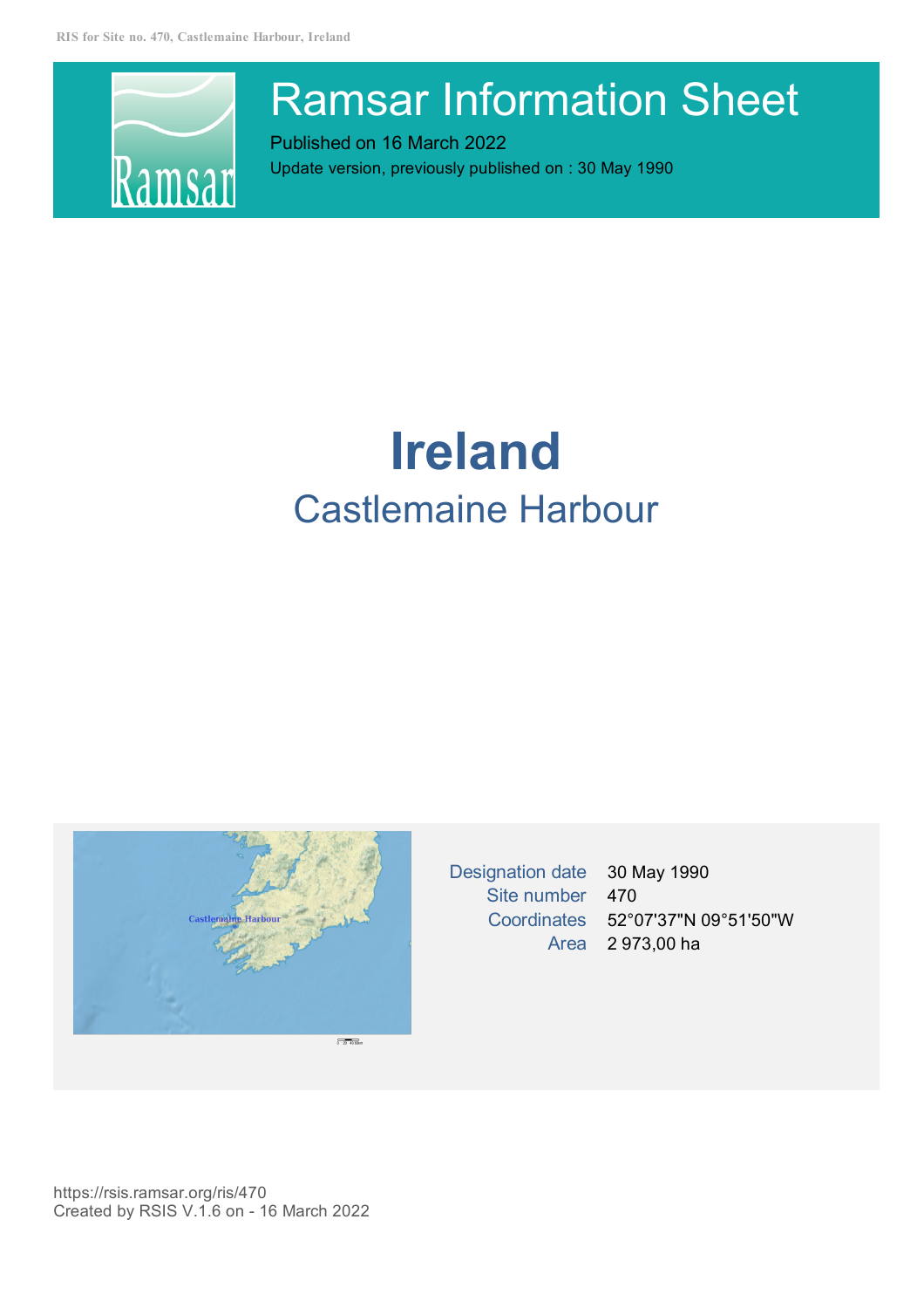## Color codes

Fields back-shaded in light blue relate to data and information required only for RIS updates.

Note that some fields concerning aspects of Part 3, the Ecological Character Description of the RIS (tinted in purple), are not expected to be completed as part of a standard RIS, but are included for completeness so as to provide the requested consistency between the RIS and the format of a 'full' Ecological Character Description, as adopted in Resolution X.15 (2008). If a Contracting Party does have information available that is relevant to these fields (for example from a national format Ecological Character Description) it may, if it wishes to, include information in these additional fields.

## 1 - Summary

## Summary

Castlemaine Harbour Ramsar site is located within Dingle Bay in south west Ireland. The site is very sheltered due to the presence of three protruding sand spits on its seaward side. There are extensive intertidal habitats west of Cromane Point and within Rossbehy Creek together with areas of fringing saltmarsh. Saltmarshes, both of the Atlantic and Mediterranean types, are particularly well developed and extensive within the site and in the surrounding area. The site is important for wintering waterbirds, including internationally important numbers of Light-bellied Brent Geese and the extensive intertidal mud and sandflat habitats support Eelgrass, a key food resource for this species.

Castlemaine Habour Ramsar site lies within the much more extensive Castlemaine Harbour Special Protection Area (SPA). The SPA has been designated for wintering waterbirds and provides good quality feeding and roosting habitats for an excellent diversity of waterbirds, including geese, waders, divers and seaduck. I-WeBS data (2010-2015) lists internationally important populations of the Light‐bellied Brent Goose occurring at the site. A further 15 waterbird species occur at nationally important numbers. The site is also important for the Annex I species, Chough. These birds of the Crow family are regularly observed on the sand dunes adiacent to the site at Inch and Rosbehy where they feed and socialise.

The Ramsar site is also part of the extensive Castlemaine Habour Special Area of Conservation (SAC). The SAC supports a number of species listed on Annex II of the Habitats Directive including: Sea Lamprey, Brook Lamprey, Salmon and Otter and a number of habitats listed on Annex I of the Habitats Directive including: intertidal mud and sand flat habitat, salt meadow, sand dune and sea cliff habitat types.

Castlemaine Harbour Ramsar site lies adjacent to Inch/Castlemaine Harbour Wildfowl Sanctuary. The Bay within which the Ramsar site lies is used extensively for the aquaculture of oysters, mussels and clams and holds the largest natural mussel bed in Ireland. The site is of outstanding aesthetic importance and has many properties that render it popular for recreational and tourism contexts.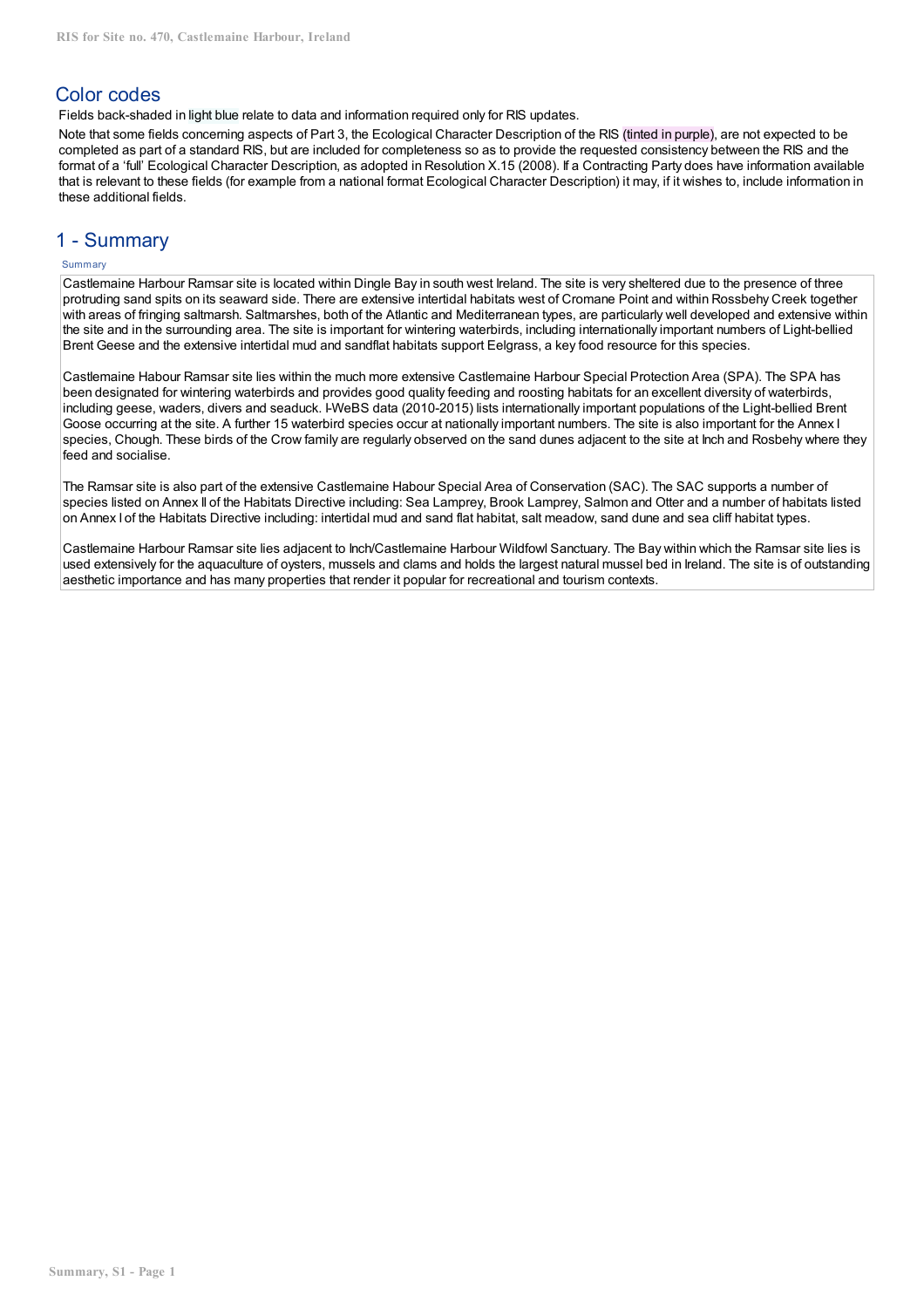# 2 - Data & location

## 2.1 - Formal data

## 2.1.1 - Name and address of the compiler of this RIS

## Responsible compiler

Institution/agency National Parks and Wildlife Service, Department of Housing, Local Government and Heritage.

Postal address 7 Ely Place, Dublin D02TW98.

### National Ramsar Administrative Authority

| Institution/agency   National Parks & Wildlife Service, Department of Housing, Local Government and Heritage. |
|---------------------------------------------------------------------------------------------------------------|
| National Parks and Wildlife Service,                                                                          |
| 90 North King Street,                                                                                         |
| Postal address Smithfield, Dublin,                                                                            |
| Ireland                                                                                                       |
| D07 N7CV                                                                                                      |

## 2.1.2 - Period of collection of data and information used to compile the RIS

| From year $ 2004$ |  |
|-------------------|--|
| To year $ 2019$   |  |

## 2.1.3 - Name of the Ramsar Site

Official name (in English, French or **Spanish)** Castlemaine Harbour

2.1.4 - Changes to the boundaries and area of the Site since its designation or earlier update

| $(Update)$ A Changes to Site boundary Yes $\bigcirc$ No $\bigcirc$   |  |
|----------------------------------------------------------------------|--|
| (Update) B. Changes to Site area No change to area                   |  |
| (Update) For secretariat only: This update is an extension $\square$ |  |

## 2.1.5 - Changes to the ecological character of the Site

(Update) 6b i. Has the ecological character of the Ramsar Site (including Not evaluated applicable Criteria) changed since the previous RIS?

## 2.2 - Site location

#### 2.2.1 - Defining the Site boundaries

b) Digital map/image

<2 file(s) uploaded>

Former maps  $\vert 0 \vert$ 

Boundaries description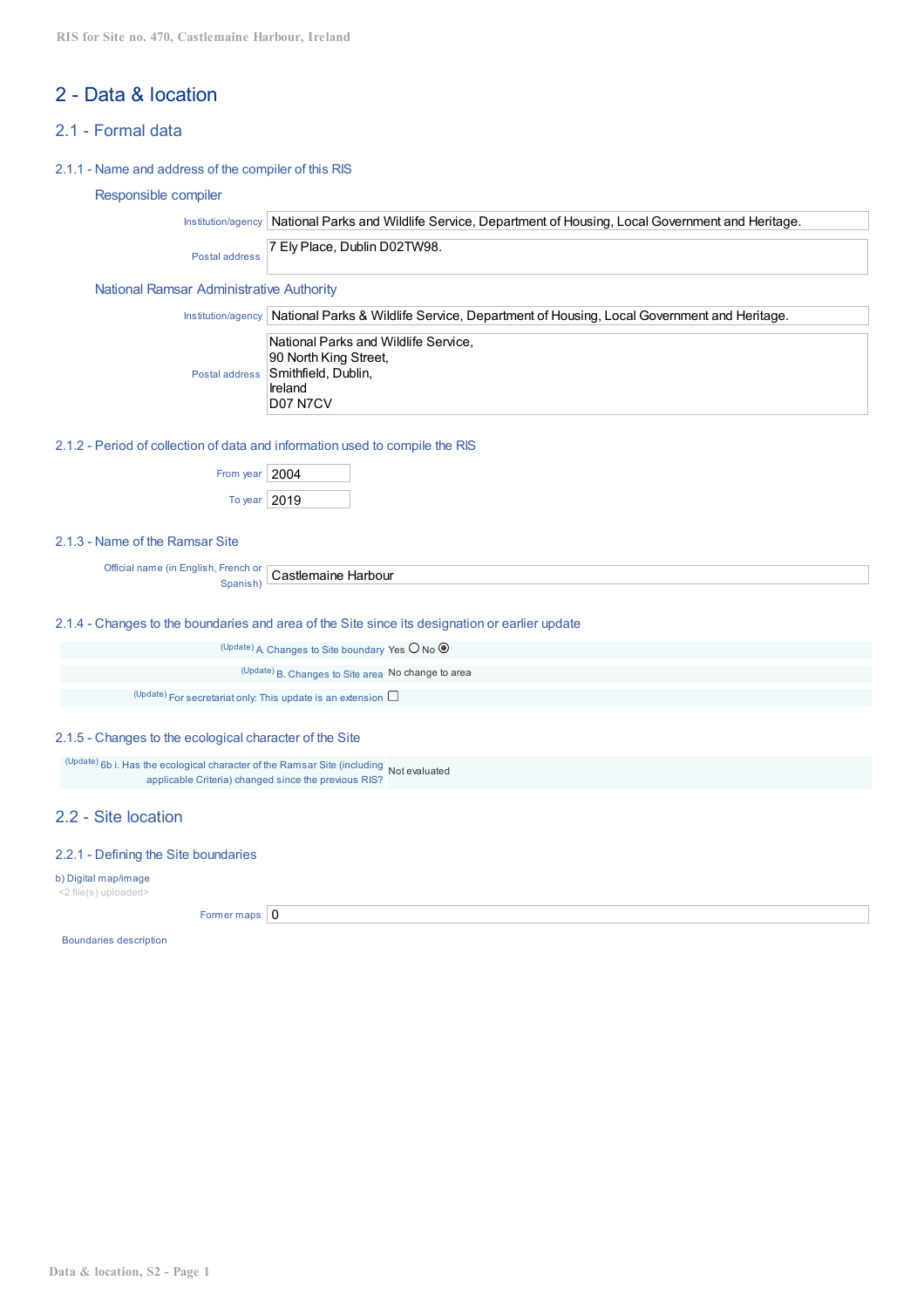At designation in 1990 the Site extended across 923 ha, in 1999 the boundary of Castlemaine Harbour Ramsar site was extended and delineated as the same boundary as the original Special Protection Area in 1994 (but the latter was subsequently enlarged). The site lies within, and is integral to, the more extensive Castlemaine Harbour Special Area of Conservation and Special Protection Area (https://www.npws.ie/protected-sites). The SAC and SPA covers all of the intertidal and subtidal habitats within Castlemaine Harbour and include the sand dune spits of Inch and Rosbehy which form the entrance to Castlemaine. The SPA extends further west than the SAC to include the nearshore waters of Dingle Bay (within which Castlemaine Harbour lies). The Ramsar site is focused on the intertidal mudflats and sandflats of inner Castlemaine Harbour (west of Cromane Point) and within Rossbehy Creek which lies at the mouth of the harbour and is sheltered by the Rossbehy sand spit.

Within this area a number of GIS data layers were used to define the Ramsar habitats within the site. These included:

- CORINE (Co-Ordinated Information on the Environment) land cover data sets (2012).
- Bing Maps Aerial © Harris Corp, Earthstar Geographics LLC © 2017 Intermap Earthstar Geographics SIO © 2017 Microsoft Corporation.
- Environmental Protection Agency of Ireland Rivers and Lakes layers data layers.
- NPWS Mapping layers: Saltmarsh and Marine Community mapping.

The mapped layers were inspected by a site visit to confirm the presence of the habitats. Habitat areas were subsequently estimated by reference to the available imagery and layers and should be considered representative but approximate.

The mapped area, as calculated from the GIS boundary, differs slightly from the official boundary of the Ramsar site. This is due to historic mapping issues generally as a result of differing mapping projections and variations in high and low water marks.

## 2.2.2 - General location

| a) In which large administrative region does $\frac{1}{2}$ South West (NUTS 3)    |  |
|-----------------------------------------------------------------------------------|--|
|                                                                                   |  |
| $\omega$ ) What is the nearest town or population centre? $\boxed{\text{Tablee}}$ |  |
|                                                                                   |  |

#### 2.2.3 - For wetlands on national boundaries only

a) Does the wetland extend onto the territory of one or more other Yes O No countries?

b) Is the site adjacent to another designated Ramsar Site on the Yes  $\bigcirc$  No I territory of another Contracting Party?

#### 2.2.4 - Area of the Site

Official area, in hectares (ha): 2973

Area, in hectares (ha) as calculated from GIS boundaries 2969.995

### 2.2.5 - Biogeography

#### Biogeographic regions **Regionalisation scheme(s) Biogeographic region** Marine Ecoregions of the World (MEOW) Atlantic

#### Other biogeographic regionalisation scheme

#### British Isles,North Atlantic

Palearctic (WWF Terrestrial Ecoregions), Northern British Isles (FEOW).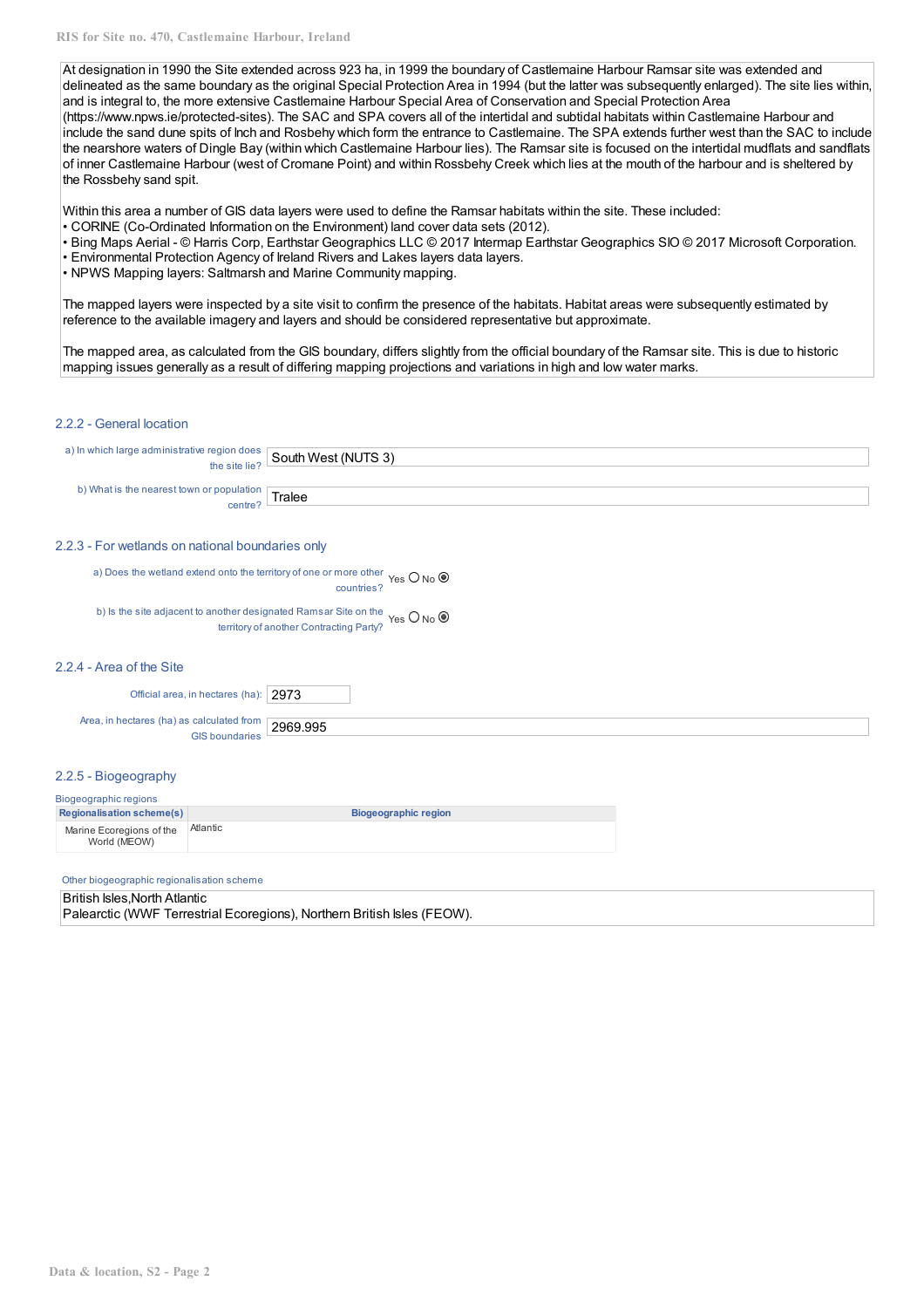# 3 - Why is the Site important?

## 3.1 - Ramsar Criteria and their justification

#### Criterion 1: Representative, rare or unique natural or near-natural wetland types

| Hydrological services provided    | The complex of coastal, intertidal and estuarine habitats of Castlemaine Harbour are important for storm<br>protection (mitigation of flooding and coastal erosion).                                                                                                                                                                                                                                                                                                                                                                                                                                                                                                                                                                                                                                                                                                                                                                                                      |
|-----------------------------------|---------------------------------------------------------------------------------------------------------------------------------------------------------------------------------------------------------------------------------------------------------------------------------------------------------------------------------------------------------------------------------------------------------------------------------------------------------------------------------------------------------------------------------------------------------------------------------------------------------------------------------------------------------------------------------------------------------------------------------------------------------------------------------------------------------------------------------------------------------------------------------------------------------------------------------------------------------------------------|
| Other ecosystem services provided | Regulating The estuarine and intertidal habitats and the communities (plant and invertebrate) which they<br>support are important for nutrient cycling, carbon sequestration and sediment trapping. With the cycling of<br>carbon and nutrients estuarine systems have a role in climate regulation. The estuary provides natural<br>filtration services which are important for coastal water quality, however where input levels (e.g.<br>chemicals, organic waste) are excessive the natural character of the estuary can be greatly affected.<br>Cultural • Recreation and tourism (nature observation, nature-based tourism, recreation) Scientific and<br>educational • Educational activities and opportunities (proximity to Tralee) • Important knowledge<br>systems, importance for research • Long-term monitoring site (e.g. winter bird monitoring) Supporting<br>Services: • Biodiversity (esturain and coastal plant, invertebrate and animal communities) |
| Other reasons                     | The site contains representative and unique examples of near-natural wetland types within the Atlantic<br>biogeographic region. These include extensive areas of intertidal sand flats and mudflats. Saltmarsh<br>fringes the site and is extensive in the area surrounding it. Saltmarsh is protected under European<br>legislation and is significant in the context of the Atlantic biogeographical area. The saltmarsh habitat<br>provides characteristic examples of natural succession of this habitat from lower through to upper<br>saltmarsh habitat and characteristic vegetation succession through these habitats. The intertidal habitats<br>also supports beds of eelgrass (Zostera noltii).                                                                                                                                                                                                                                                                |

#### ■ Criterion 2 : Rare species and threatened ecological communities

#### C Criterion 3 : Biological diversity

Justification The assemblage of wintering birds including those of high (Red Listed in Ireland, Vulnerable in Europe and/or Globally) and medium (Amber Listed species in Ireland) conservation status contribute to biodiversity within the biogeographical region. The site supports a small bed of Eel grass and a significant stand is present in the wider site (within the SAC and SPA). (Zostera noltii) is known to be declining internationally, and is important in maintaining the biological diversity within the Atlantic biogeographic region and is an important foraging resource for wintering birds.

#### $\boxtimes$  Criterion 4 : Support during critical life cycle stage or in adverse conditions

 $\boxtimes$  Criterion 6 : >1% waterbird population

#### $\boxtimes$  Criterion 8 : Fish spawning grounds, etc.

Justification This site is essential for the migration of Salmon into the Laune and Castlemaine Rivers and for access to spawning grounds. The species is protected in the freshwater environment under Annex II and Annex V of the EU Habitats Directive; considered to be Vulnerable in Europe (IUCN). The site is also a source of food for other fish species. The Irish Red Listed migratory European Eel along with River and Sea Lamprey migrate through the estuary to reach spawning grounds in the wider river catchment.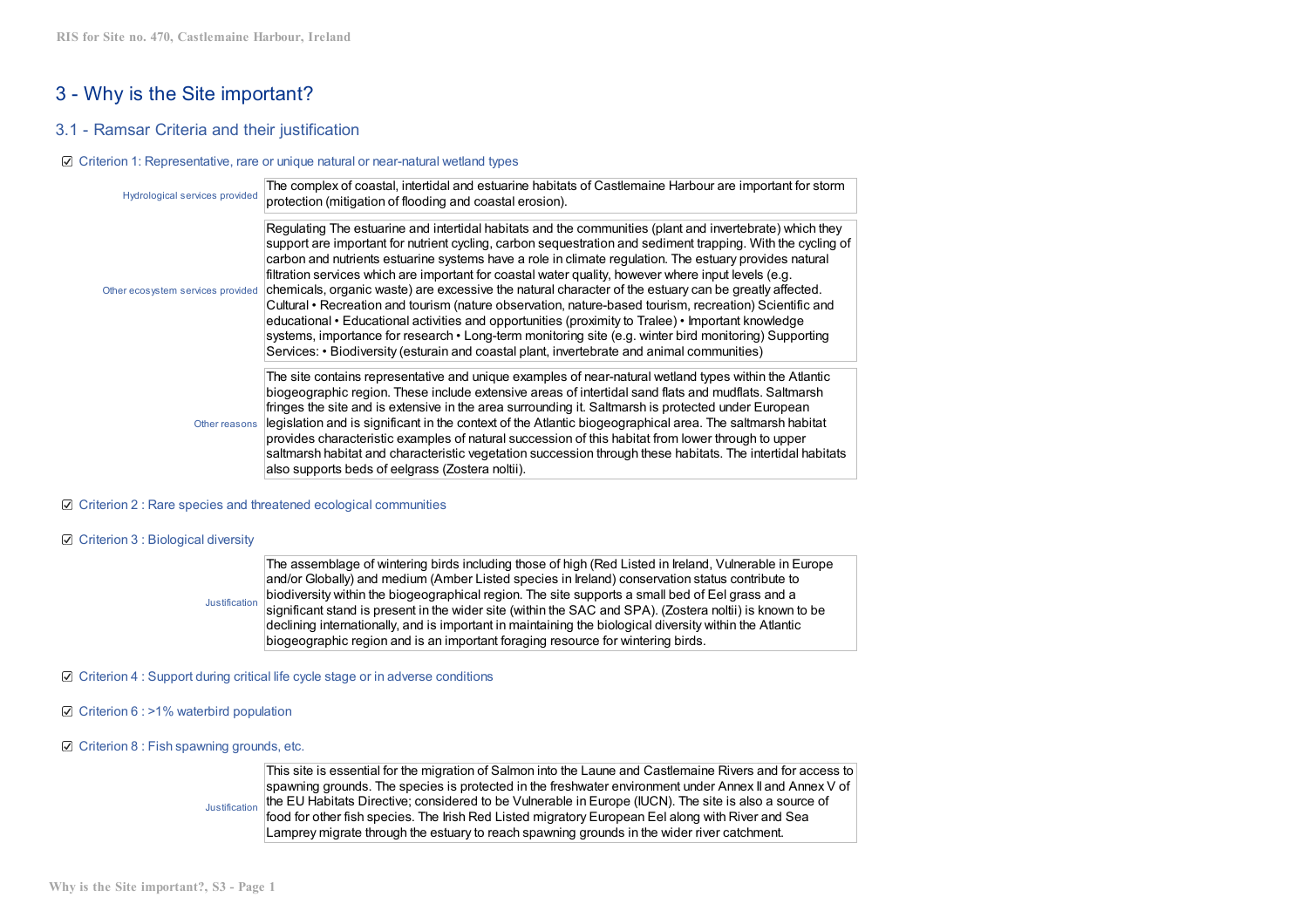## 3.2 - Plant species whose presence relates to the international importance of the site

Petalwort (Petalophyllum ralfsii) a thallose liverwort listed on Annex II of the EU Habitats Directive is present on the sand dunes at Inch. The sand dunes are not within the Ramsar site but are within the Castlemaine Harbour SAC and SPA. Petalwort is a Flora Protection Order species and is a Red Listed Species in Ireland (Least Concern).

## 3.3 - Animal species whose presence relates to the international importance of the site

| Phylum                                         | <b>Scientific name</b>          | <b>Species</b><br><b>qualifies</b><br>under<br><b>criterion</b> | <b>Species</b><br>contributes<br>under<br>criterion<br>2   4   6   9   3   5   7   8 | Pop.<br><b>Size</b> | Period of pop. Est. Occurrence Red Appendix Appendix | $\frac{9}{6}$<br>1) | <b>IUCN</b><br>List | <b>CITES</b> | <b>CMS</b> | <b>Other Status</b>                                                                                   | <b>Justification</b>                                                                                                                 |
|------------------------------------------------|---------------------------------|-----------------------------------------------------------------|--------------------------------------------------------------------------------------|---------------------|------------------------------------------------------|---------------------|---------------------|--------------|------------|-------------------------------------------------------------------------------------------------------|--------------------------------------------------------------------------------------------------------------------------------------|
| <b>Others</b>                                  |                                 |                                                                 |                                                                                      |                     |                                                      |                     |                     |              |            |                                                                                                       |                                                                                                                                      |
| CHORDATA/<br><b>MAMMALIA</b>                   | Lutra lutra                     |                                                                 | <b>MOOOMOOO</b>                                                                      |                     |                                                      |                     | <b>NT</b>           | ☑            | П          | Annex II species of the Habitats Directive                                                            | Annex II species of Habitats Directive, Appendix I of CITES,<br>maintaining biodiversity                                             |
| <b>Fish, Mollusc and Crustacea</b>             |                                 |                                                                 |                                                                                      |                     |                                                      |                     |                     |              |            |                                                                                                       |                                                                                                                                      |
| CHORDATA/<br>CEPHALASPIDOMORPHI fluviatilis    | Lampetra                        |                                                                 | <b>MUUUNUU</b>                                                                       |                     |                                                      |                     | LC                  | □            | П          | Annex II of Habitats Directive                                                                        | Annex II of Habitats Directive, site provides migration path,<br>maintaining biodiversity                                            |
| CHORDATA/<br>CEPHALASPIDOMORPHI <i>marinus</i> | Petromyzon                      |                                                                 | <b>MUUUMUU</b> M                                                                     |                     |                                                      |                     | LC                  | □            | П          | Annex II of Habitats Directive                                                                        | Annex II of Habitats Directive, site provides migration path,<br>maintaining biodiversity                                            |
| CHORDATA/<br><b>ACTINOPTERYGII</b>             | Salmo salar                     |                                                                 | <u> Raudrour</u>                                                                     |                     |                                                      |                     |                     | c            | c          | Annex II of Habitats Directive, Red Listed in Ireland with<br>Vulnerable Status.                      | Threatened species in Ireland, Annex II species in Europe, site<br>provides migration path, maintaining biodiversity                 |
| <b>Birds</b>                                   |                                 |                                                                 |                                                                                      |                     |                                                      |                     |                     |              |            |                                                                                                       |                                                                                                                                      |
| CHORDATA/<br><b>AVES</b>                       | Anas acuta                      |                                                                 | ØØOOOOOO                                                                             | 90                  | 2011-2015                                            |                     | LC                  | С            | □          | Red Listed in Birds of Conservation Concern in Ireland.                                               | Red Listed in Ireland, part of wintering assemblage.                                                                                 |
| CHORDATA/<br><b>AVES</b>                       | Anas crecca                     |                                                                 | $\square$ $\square \square \square \square \square \square \square$ 159 2011-2015    |                     |                                                      |                     | LC                  | □            | П          | Amber-listed in Birds of Conservation Concern in Ireland                                              | Part of wintering assemblage, maintaining biological diversity.                                                                      |
| CHORDATA/<br><b>AVES</b>                       | Anas penelope                   |                                                                 | $\boxed{\mathcal{A}}$                                                                |                     |                                                      |                     |                     | с            | С          | Red-listed in Birds of Conservation Concern in Ireland.                                               | Red Listed in Ireland, part of wintering assemblage.                                                                                 |
| CHORDATA/<br><b>AVES</b>                       | Aythya ferina                   |                                                                 | <u>MMUUUUUU</u>                                                                      |                     | 2011-2015                                            |                     | VU                  | ⊏            | Г          | Red-listed in Birds of Conservation Concern in Ireland.                                               | Red Listed in Ireland, part of wintering assemblage.                                                                                 |
| CHORDATA/<br><b>AVES</b>                       | Aythya fuligula                 |                                                                 | <b>__________</b>                                                                    | $\overline{4}$      | 2011-2015                                            |                     | LC                  | □            | □          | Amber-listed in Birds of Conservation Concern in Ireland                                              | Part of wintering assemblage, maintaining biological diversity.                                                                      |
| CHORDATA/<br><b>AVES</b>                       | Aythya marila                   | <b>ØØOOOOO</b>                                                  |                                                                                      | 9                   | 2011-2015                                            |                     | LC                  | о            | □          | Vulnerable classification IUCN Europe region, Amber listed bird<br>of conservation concern in Ireland | Vulnerable classification IUCN Europe region, wintering bird<br>assemblage.                                                          |
| CHORDATA/<br><b>AVES</b>                       | <b>Branta bernicla</b><br>hrota |                                                                 | □ØØ□□□□□□□□□□□□                                                                      |                     |                                                      | 2.8                 |                     | о            | П          | Amber listed bird of conservation concern in Ireland.                                                 | Internationally significant population (hrota, Canada &<br>Greenland/Ireland) winters at this site. Part of wintering<br>assemblage. |
| CHORDATA/<br><b>AVES</b>                       | Calidris alpina<br>alpina       |                                                                 | $\boxed{\mathcal{A}}$                                                                |                     |                                                      |                     |                     | ⊏            | Г          | Red-listed in Birds of Conservation Concern in Ireland.                                               | Red Listed in Ireland, part of wintering assemblage.                                                                                 |
| CHORDATA/<br><b>AVES</b>                       | Calidris canutus                |                                                                 | <u>onoonoo</u>                                                                       |                     | 245 2011-2015                                        |                     | <b>NT</b>           | c            | Г          | Amber-listed in Birds of Conservation Concern in Ireland                                              | Part of wintering assemblage, maintaining biological diversity.                                                                      |
| CHORDATA/<br><b>AVES</b>                       | Cygnus olor                     |                                                                 | OØDOØDOC                                                                             | 10                  | 2011-2015                                            |                     | LC                  | □            | □          | Amber-listed in Birds of Conservation Concern in Ireland                                              | Part of wintering assemblage, maintaining biological diversity.                                                                      |
| CHORDATA/<br><b>AVES</b>                       | Egretta garzetta                | ☑⊟                                                              | nnn                                                                                  | 37                  | 2011-2015                                            |                     | LC                  | С            | Г          | Listed on Annex I (Birds Directive)                                                                   | Annex I of Birds Directive                                                                                                           |
| CHORDATA/<br><b>AVES</b>                       | Gallinago<br>gallinago          |                                                                 | <u>oøooøooo</u>                                                                      | 8                   | 2011-2015                                            |                     | LC                  | с            | С          | Amber-listed in Birds of Conservation Concern in Ireland                                              | Part of wintering assemblage, maintaining biological diversity.                                                                      |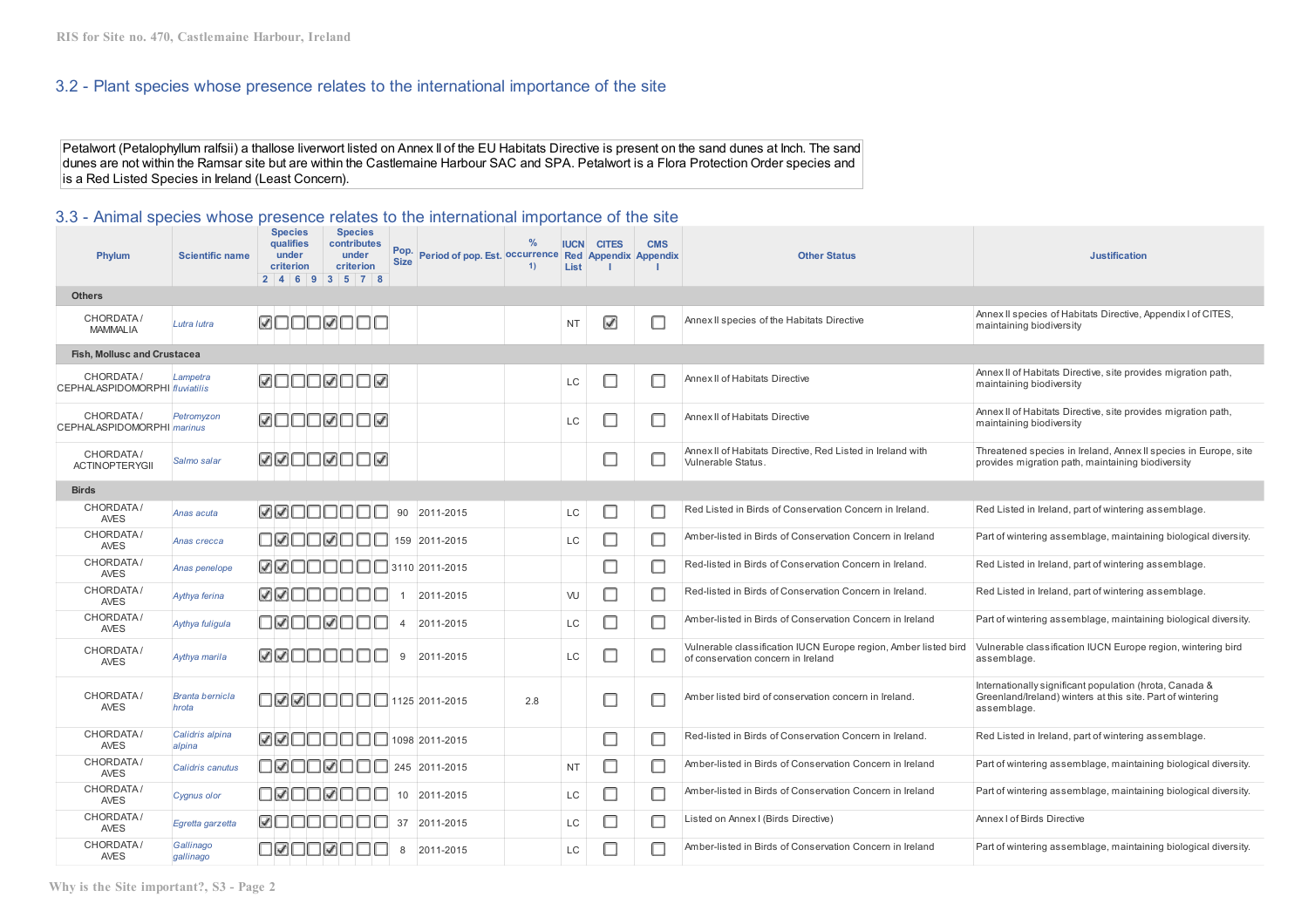| Phylum                   | <b>Scientific name</b>   | <b>Species</b><br>qualifies<br>under<br>criterion | <b>Species</b><br>contributes<br>under<br>criterion<br>2   4   6   9   3   5   7   8 | Pop.<br><b>Size</b> | Period of pop. Est. Occurrence Red Appendix Appendix | <b>IUCN</b><br>List | <b>CITES</b> | <b>CMS</b> | <b>Other Status</b>                                                                                                                                          | <b>Justification</b>                                                          |
|--------------------------|--------------------------|---------------------------------------------------|--------------------------------------------------------------------------------------|---------------------|------------------------------------------------------|---------------------|--------------|------------|--------------------------------------------------------------------------------------------------------------------------------------------------------------|-------------------------------------------------------------------------------|
| CHORDATA/<br><b>AVES</b> | Gavia immer              | ☑☑□□□                                             |                                                                                      | 10                  | 2011-2015                                            | LC                  |              | ◘          | Listed on Annex I (Birds Directive), Amber-listed in Birds of<br>Conservation Concern in Ireland and Vulnerable classification<br><b>IUCN</b> Europe region. | National and European threat status, part of wintering<br>assemblage.         |
| CHORDATA/<br><b>AVES</b> | Gavia stellata           | <b>MAUUUU</b>                                     |                                                                                      | 2                   | 2011-2015                                            | LC                  |              |            | Listed on Annex I (Birds Directive), Amber-listed in Birds of<br>Conservation Concern in Ireland                                                             | Annex I of Birds Directive, part of wintering assemblage.                     |
| CHORDATA/<br><b>AVES</b> | Haematopus<br>ostralegus | חשםם⊠כו                                           |                                                                                      |                     | 638 2011-2015                                        | <b>NT</b>           |              | П          | Amber Listed in Birds of Conservation Concern in Ireland.                                                                                                    | Part of wintering assemblage, maintaining biological diversity                |
| CHORDATA/<br><b>AVES</b> | Limosa lapponica         | ☑☑□□□□                                            |                                                                                      |                     | 315 2011-2015                                        | <b>NT</b>           |              | O          | Listed on Annex I (Birds Directive), Amber-listed in Birds of<br>Conservation Concern in Ireland                                                             | Annex I of Birds Directive, part of wintering assemblage.                     |
| CHORDATA/<br><b>AVES</b> | Limosa limosa            |                                                   | 132 2011-2015 2012 2015 2012 2013                                                    |                     |                                                      | <b>NT</b>           |              | □          | Vulnerable IUCN classification for Europe region. Amber-listed<br>in Birds of Conservation Concern in Ireland                                                | Vulnerable status in Europe, part of wintering assemblage                     |
| CHORDATA/<br><b>AVES</b> | Numenius arquata         | ☑☑□□□□                                            |                                                                                      |                     | 486 2011-2015                                        | <b>NT</b>           |              | □          | Red-listed in Birds of Conservation Concern in Ireland and<br>Vulnerable classification IUCN Europe region.                                                  | Vulnerable in Europe, Red Listed in Ireland, part of wintering<br>assemblage. |
| CHORDATA/<br><b>AVES</b> | Phalacrocorax<br>carbo   |                                                   | <b>JØNNOØNN</b>                                                                      | 50                  | 2011-2015                                            | <b>LC</b>           |              |            | Amber Listed in Birds of Conservation Concern in Ireland                                                                                                     | Part of wintering assemblage, maintaining biological diversity                |
| CHORDATA/<br><b>AVES</b> | Pluvialis apricaria      |                                                   | $\boxed{\blacktriangleright}$                                                        |                     |                                                      | LC                  |              |            | Listed on Annex I (Birds Directive), Red-listed in Birds of<br>Conservation Concern in Ireland.                                                              | Annex I listing, part of wintering assemblage.                                |
| CHORDATA/<br><b>AVES</b> | Tadorna tadorna          | OROORO                                            |                                                                                      | 95                  | 2011-2015                                            | <b>LC</b>           |              |            | Amber-listed in Birds of Conservation Concern in Ireland                                                                                                     | Part of wintering assemblage, maintaining biological diversity.               |
| CHORDATA/<br><b>AVES</b> | <b>Tringa totanus</b>    | ☑☑⊓⊓                                              |                                                                                      |                     | 766 2011-2015                                        | <b>LC</b>           |              |            | Red Listed in Birds of Conservation Concern in Ireland                                                                                                       | Red Listed in Ireland, part of wintering assemblage.                          |
| CHORDATA/<br><b>AVES</b> | Vanellus vanellus        | ØØNNNN                                            | - 11                                                                                 |                     | 506 2011-2015                                        | <b>NT</b>           |              |            | Red-listed in Birds of Conservation Concern in Ireland                                                                                                       | Red Listed in Ireland, part of wintering assemblage.                          |

*1) Percentage of the total biogeographic population at the site*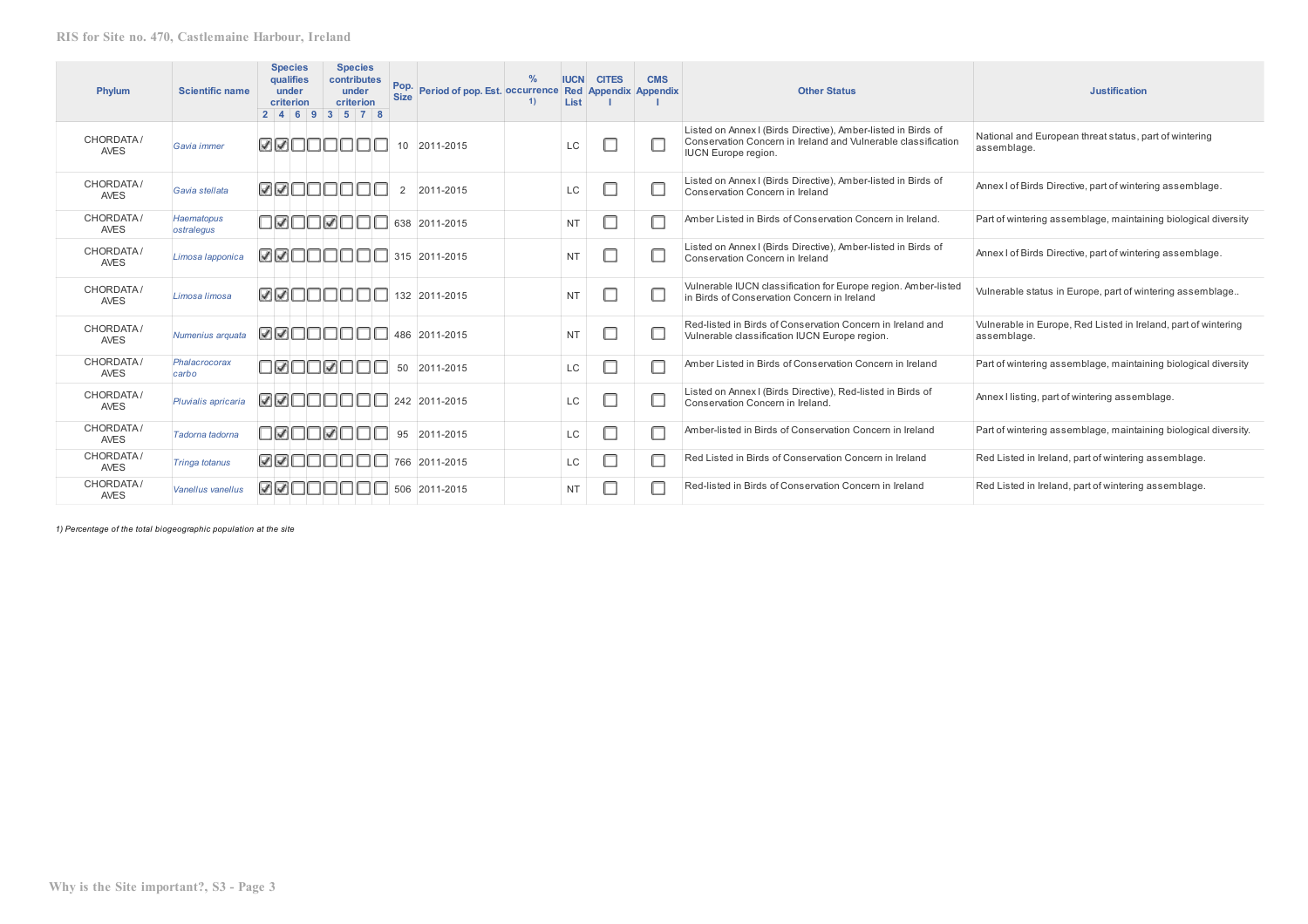Wintering bird species listed under 3.3 have been selected based on an assessment of Irish Wetland Bird Survey data from the period 2006/07 to 2015/16. Castlemaine Harbour is an SPA for birds, however not all species listed for the SPA may be listed under 3.3 (or vice versa) as the SPA designation is based on other data and criteria

I-WeBS data (from the period 2006/07 to 2015/16) shows the site supports important populations of an assemblage of wintering birds including internationally important populations of the Light‐bellied Brent Goose. Light-bellied Brent Goose is an Amber-listed species in Ireland. The European population is assessed as Vulnerable as several important populations have declined.

Castlemaine Harbour is a designated Special Protection Area due to the presence of the following species listed on Annex I of the EU Birds Directive and/or regularly occurring migratory species: Red‐throated Diver (Gavia stellata), Cormorant (Phalacrocorax carbo), Light-bellied Brent Goose (Branta bernicla hrota), Wigeon (Anas penelope), Mallard (Anas platyrhynchos), Pintail (Anas acuta), Scaup (Aythya marila), Common Scoter (Melanitta nigra), Oystercatcher (Haematopus ostralegus), Ringed Plover (Charadrius hiaticula), Sanderling (Calidris alba), Bar‐tailed Godwit (Limosa lapponica), Redshank (Tringa totanus), Greenshank (Tringa nebularia), Turnstone (Arenaria interpres). Under this SPA designation the wetland habitat is also protected as a resource for the regularly-occurring migratory waterbirds that utilise it. It is also important for the Annex I species, Chough (Pyrrhocorax pyrrhocorax).

The site is important for Sea Lamprey (Petromyzon marinus), a scarce, though probably under-recorded species listed on Annex II of the E.U. Habitats Directive. River Lamprey (Lampetra fluviatilis) also listed on Annex II, occur within the site. While spending their adult life in estuaries and/or further out to sea, these Lamprey species like Atlantic Salmon (Salmo salar) rely on the rivers connected to Castlemaine Harbour to spawn. Atlantic salmon is protected in the freshwater environment under Annex II and Annex V of the EU Habitats Directive; considered to be Vulnerable in Europe (IUCN). River and Sea Lamprey and Atlantic Salmon are Red Listed species in Ireland; the two Lamprey species are classified as Least Concern, while Atlantic Salmon is Vulnerable (King et al., 2011). The Otter is widely distributed throughout Castlemaine and its catchment and has been protected in Ireland under national legislation since 1976 (Wildlife Act 1976) and is listed on Annex II and Annex IV of the EU Habitats Directive. According to Marnell et al., (2009) the Otter is deemed Near Threatened within Ireland as this species has shown a decline of 20-25% between 1980 and 2006, with most of that occurring in the first decade (i.e. 1980-1990), the cause of this decline is unclear. The IUCN deem the Eurasian Otter to be Near Threatened within Europe and globally.

## 3.4 - Ecological communities whose presence relates to the international importance of the site

| Name of ecological community | <b>Community qualifies under</b><br><b>Criterion 2?</b> | <b>Description</b>                         | <b>Justification</b>                                                                                                                           |
|------------------------------|---------------------------------------------------------|--------------------------------------------|------------------------------------------------------------------------------------------------------------------------------------------------|
| Zostera noltii community     |                                                         | The site supports a small bed of eelgrass. | This habitat has a restricted distribution in<br>Ireland, It is considered threatened on the<br>Ospar list of threatened or declining habitats |

#### Optional text box to provide further information

The most significant zostera beds occur outside of the Ramsar site, due east of Inch Strand. Subtidal natural mussel beds form part of the mixed sediment community complex which lies adjacent to the Ramsar Site (outside of the Ramsar site but within the Castlemaine Harbour SAC). There are no natural mussel beds within the Ramsar site.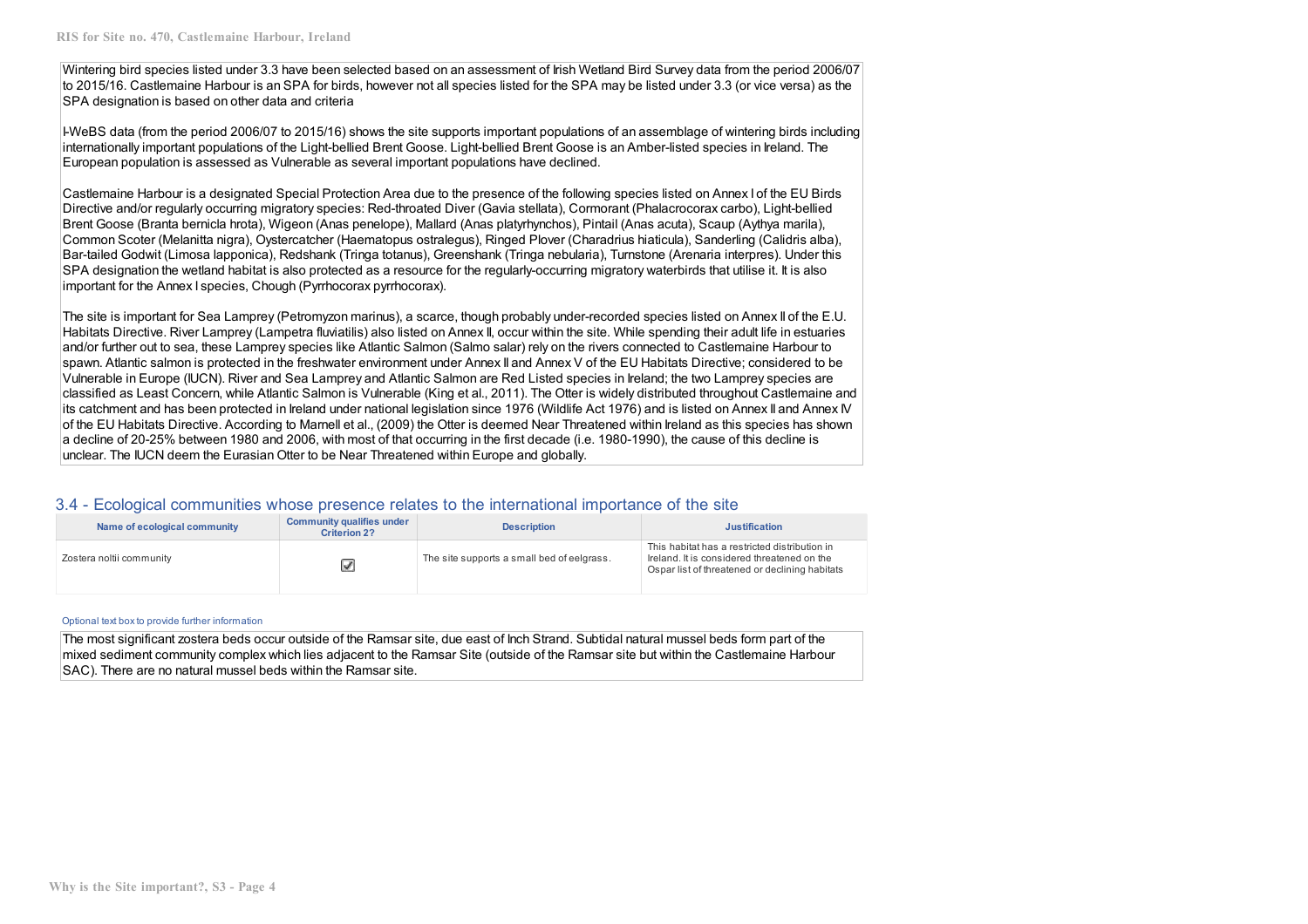# 4 - What is the Site like? (Ecological character description)

## 4.1 - Ecological character

Castlemaine Harbour Ramsar site lies at the head of Dingle Bay in South West Ireland. The site is a sheltered complex of intertidal sand and mud flats fringed by saltmarsh. It is protected from the sea by three extensive sand bars which themselves support a complex of dune and saltmarsh habitats. The two sand bars, which form a barrier to the inner bay, are separated by a gap of 1.5km. The tidal regime within the site has caused a complex of shifting sands and muds largely comprised of fine to muddy fine sand dominated by polychaetes. The intertidal flats provide good quality feeding habitat for an excellent diversity of waterbirds. The site also supports a number of species listed on Annex II of the Habitats Directive i.e. Sea Lamprey, Brook Lamprey, Atlantic Salmon and Otter. The site is estuarine and two substantial river networks drain into Castlemaine Harbour at its western end: the River Maine and the River Laune. Castlemaine Harbour is used extensively for aquaculture (oysters, mussels and clams). Natural mussel beds lie outside of the Ramsar site and shellfish cultivation exists within the Ramsar site.

## 4.2 - What wetland type(s) are in the site?

| Marine or coastal wetlands                                    |                                   |                                            |                              |                                     |
|---------------------------------------------------------------|-----------------------------------|--------------------------------------------|------------------------------|-------------------------------------|
| <b>Wetland types (code and</b><br>name)                       | Local name                        | Ranking of extent (1: greatest - 4: least) | Area (ha)<br>of wetland type | <b>Justification of Criterion 1</b> |
| B: Marine subtidal aquatic<br>beds<br>(Underwater vegetation) | Eelgrass                          |                                            |                              |                                     |
| E: Sand, shingle or pebble<br>shores                          |                                   |                                            |                              |                                     |
| F: Estuarine waters                                           | Estuarine waters                  |                                            | 696                          | Representative                      |
| G: Intertidal mud, sand or<br>salt flats                      | Intertidal mudflats and sandflats |                                            | 2247                         | Representative                      |
| H: Intertidal marshes                                         | Saltmarsh                         |                                            | 27                           | Representative                      |

## 4.3 - Biological components

## 4.3.1 - Plant species

| Other noteworthy plant species |                        |                                      |  |  |  |  |
|--------------------------------|------------------------|--------------------------------------|--|--|--|--|
| <b>Phylum</b>                  | <b>Scientific name</b> | Position in range / endemism / other |  |  |  |  |
| <b>TRACHEOPHYTA/LILIOPSIDA</b> | Zostera noltii         |                                      |  |  |  |  |

#### Invasive alien plant species

| <b>Phylum</b>                  | <b>Scientific name</b> | <i>Impacts</i>         | <b>Changes at RIS update</b> |
|--------------------------------|------------------------|------------------------|------------------------------|
| <b>TRACHEOPHYTA/LILIOPSIDA</b> | Spartina anglica       | Actual (minor impacts) | No change                    |

#### Optional text boxto provide further information

The most extensive bed of Eelgrass lies on the inland side of Inch Strand and is not within the Ramsar Site.

#### 4.3.2 - Animal species

Other noteworthy animal species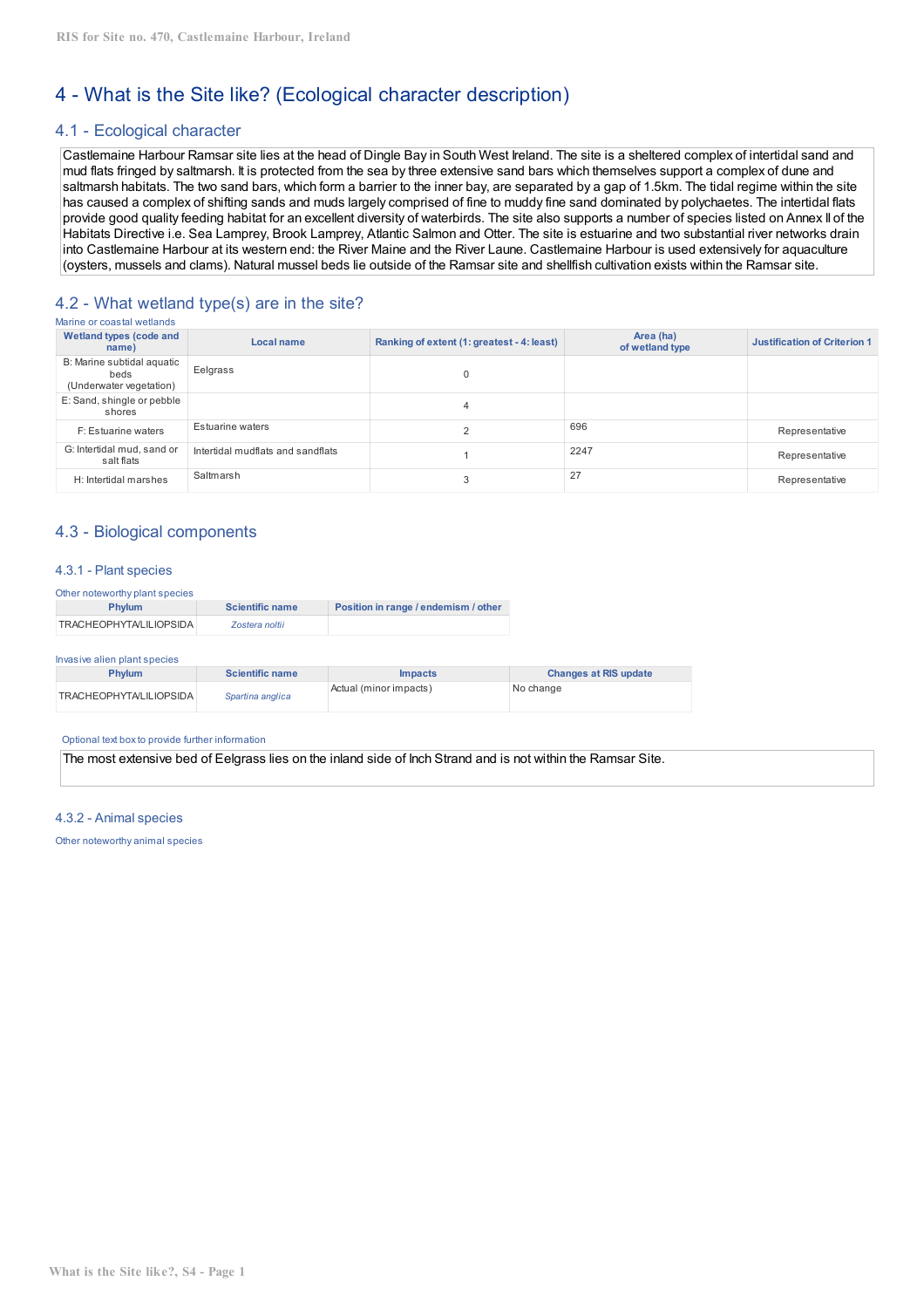| Phylum                   | <b>Scientific name</b>     | Pop. size | Period of pop. est. | % occurrence | <b>Position in range</b><br>/endemism/other |
|--------------------------|----------------------------|-----------|---------------------|--------------|---------------------------------------------|
| <b>CHORDATA/AVES</b>     | Anas platyrhynchos         |           |                     |              |                                             |
| <b>CHORDATA/AVES</b>     | Ardea cinerea              |           |                     |              |                                             |
| <b>CHORDATA/AVES</b>     | Arenaria interpres         |           |                     |              |                                             |
| <b>CHORDATA/AVES</b>     | Calidris alba              |           |                     |              |                                             |
| <b>CHORDATA/AVES</b>     | Charadrius hiaticula       |           |                     |              |                                             |
| <b>CHORDATA/AVES</b>     | Chroicocephalus ridibundus |           |                     |              |                                             |
| <b>CHORDATA/AVES</b>     | Larus argentatus           |           |                     |              |                                             |
| <b>CHORDATA/AVES</b>     | Larus canus                |           |                     |              |                                             |
| <b>CHORDATA/AVES</b>     | Larus marinus              |           |                     |              |                                             |
| <b>CHORDATA/AVES</b>     | Melanitta nigra            |           |                     |              |                                             |
| <b>CHORDATA/AVES</b>     | Mergus serrator            |           |                     |              |                                             |
| <b>MOLLUSCA/BIVALVIA</b> | Mytilus edulis             |           |                     |              |                                             |
| <b>CHORDATA/AVES</b>     | Phalacrocorax aristotelis  |           |                     |              |                                             |
| CHORDATA/MAMMALIA        | Phoca vitulina             |           |                     |              |                                             |
| <b>CHORDATA/AVES</b>     | Pluvialis squatarola       |           |                     |              |                                             |
| <b>CHORDATA/AVES</b>     | Pyrrhocorax pyrrhocorax    |           |                     |              |                                             |
| <b>CHORDATA/AVES</b>     | Tringa nebularia           |           |                     |              |                                             |

#### Optional text boxto provide further information

The site supports a range of wintering birds which do not meet the Ramsar criteria but which are of importance as part of the wintering bird assemblage and for biodiversity.

The Annex IBirds Directive species, Chough use the sand dune habitats (which lie outside the Ramsar site) for foraging and socialising. Harbour seal (Phoca vitulina) occurs in small numbers within the site and is protected under national and European legislation. Subtidal natural mussel beds (Mytilus edulis) form part of the mixed sediment community complex which lies adjacent to the Ramsar Site (outside of the Ramsar site but within the Castlemaine Harbour SAC).

## 4.4 - Physical components

#### 4.4.1 - Climate

| <b>Climatic region</b>                             | <b>Subregion</b>                                                    |
|----------------------------------------------------|---------------------------------------------------------------------|
| C: Moist Mid-Latitude<br>climate with mild winters | Cfb: Marine west coast<br>(Mild with no dry season,<br>warm summer) |

## 4.4.2 - Geomorphic setting

| a) Minimum elevation above sea level (in<br>0<br>metres)          |
|-------------------------------------------------------------------|
| a) Maximum elevation above sea level (in<br>$\sqrt{2}$<br>metres) |
| Entire river basin $\Box$                                         |
| Upper part of river basin $\Box$                                  |
| Middle part of river basin $\Box$                                 |
| Lower part of river basin $\Box$                                  |
| More than one river basin                                         |
| Not in river basin $\square$                                      |
| Coastal                                                           |

Please name the river basin or basins. If the site lies in a sub-basin, please also name the larger river basin. For a coastal/marine site, please name the sea or ocean. Atlantic Ocean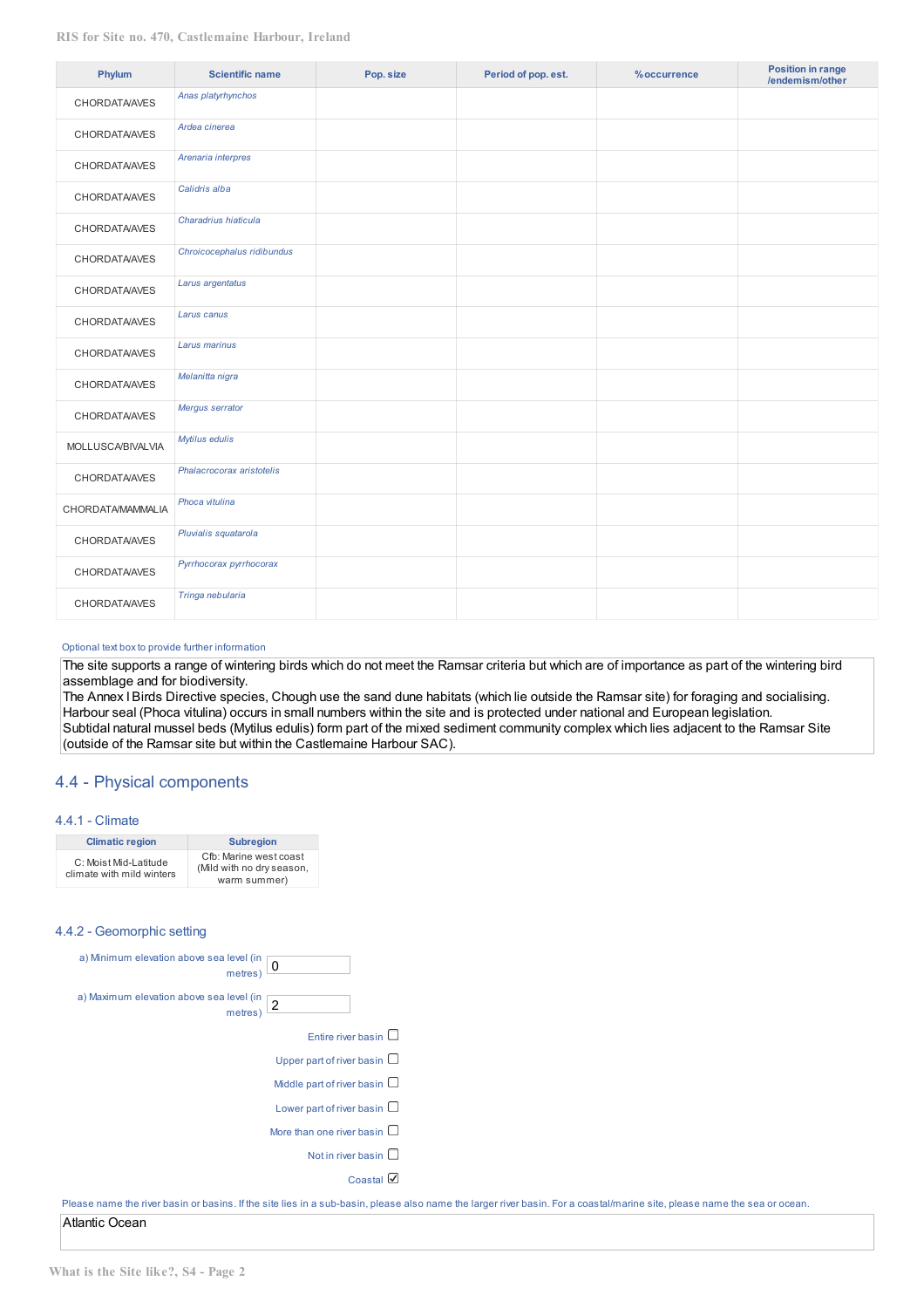## 4.4.3 - Soil

#### Organic  $\mathbb Z$

 $U_{\text{pdate}}$ ) Changes at RIS update No change  $\textcircled{\textsf{S}}$  Increase  $\textcircled{\textsf{I}}$  Decrease  $\textcircled{\textsf{I}}$  Unknown  $\textcircled{\textsf{I}}$ 

No available information  $\square$ 

Are soil types subject to change as a result of changing hydrological  $Y$ es O No conditions (e.g., increased salinity or acidification)?

#### 4.4.4 - Water regime

| Water permanence        |                              |
|-------------------------|------------------------------|
| Presence?               | <b>Changes at RIS update</b> |
| Usually permanent water |                              |
| present                 |                              |

#### Source of water that maintains character of the site

| Presence?                          | <b>Predominant water source</b> | <b>Changes at RIS update</b> |
|------------------------------------|---------------------------------|------------------------------|
| Water inputs from surface<br>water |                                 | No change                    |
| Marine water                       |                                 | No change                    |

#### Water destination

| Presence? | <b>Changes at RIS update</b> |
|-----------|------------------------------|
| Marine    | No change                    |

#### Stability of water regime

| Presence?                                     | <b>Changes at RIS update</b> |
|-----------------------------------------------|------------------------------|
| Water levels fluctuating<br>(including tidal) | No change                    |

#### Please add anycomments on the water regime and its determinants (if relevant). Use this boxto explain sites with complex hydrology:

Castlemaine Harbour Ramsar site includes the estuaries of the River Laune, Maine, Caragh, Emlagh and Behy Rivers. These rivers flow into the vast shallow enclosed bay which is comprised of extensive areas of intertidal and shallow sublittoral sand and mud flats. The site is subject to considerable tidal variation (up to 4.5m) which in combination with winds and freshwater discharge from the rivers gives rise to highly mobile sediment patterns and many banks of shifting sand. Wave exposure within the site is limited by the protection afforded by the spits at Rosbehy and Inch, and ranges from sheltered to very sheltered. The inflow from the various rivers, all of which arise from one of the wettest parts of Ireland, brings with it large amounts of sediment, nutrients and detritus. This input is an essential component of the productivity of the site for wintering waterfowl and aquaculture production.

## 4.4.5 - Sediment regime

| Significant erosion of sediments occurs on the site $\mathbb Z$                                         |
|---------------------------------------------------------------------------------------------------------|
| $^{(Update)}$ Changes at RIS update No change $\odot$ Increase $\odot$ Decrease $\odot$ Unknown $\odot$ |
| Significant accretion or deposition of sediments occurs on the site $\boxtimes$                         |
| (Update) Changes at RIS update No change O Increase O Decrease O Unknown O                              |
| Significant transportation of sediments occurs on or through the site $\boxtimes$                       |
| $^{(Update)}$ Changes at RIS update No change $\odot$ Increase $\odot$ Decrease $\odot$ Unknown $\odot$ |
| Sediment regime is highly variable, either seasonally or inter-annually M                               |
| $^{(Update)}$ Changes at RIS update No change $\odot$ Increase $\odot$ Decrease $\odot$ Unknown $\odot$ |
| Sediment regime unknown $\square$                                                                       |

Please provide further information on sediment (optional):

Saltmarshes occur within the site, accretion and erosion are natural elements of Saltmarsh systems. According to McCorry & Ryle (2009) there is a significant erosional trend acting on the saltmarsh and shoreline of Cromane and this means that the saltmarsh will continue to be vulnerable both by erosion and from damage caused by coastal protection to protect farmland and dwellings built on low-lying land behind berms.

The outer (western) faces of the Inch and Rosbehy spits are subject to full exposure from Atlantic swells and the prevailing south westerly winds. These conditions give rise to the annual erosion and recharge cycles of the dune systems which form the spits which form a barrier to the west of the site.

4.4.6 - Water pH

Alkaline (pH>7.4)

 $U_{\text{update}}$  Changes at RIS update No change  $\textcircled{\textsf{S}}$  Increase  $\textcircled{\textsf{I}}$  Decrease  $\textcircled{\textsf{I}}$  Unknown  $\textcircled{\textsf{I}}$ 

Unknown  $\Box$ 

4.4.7 - Water salinity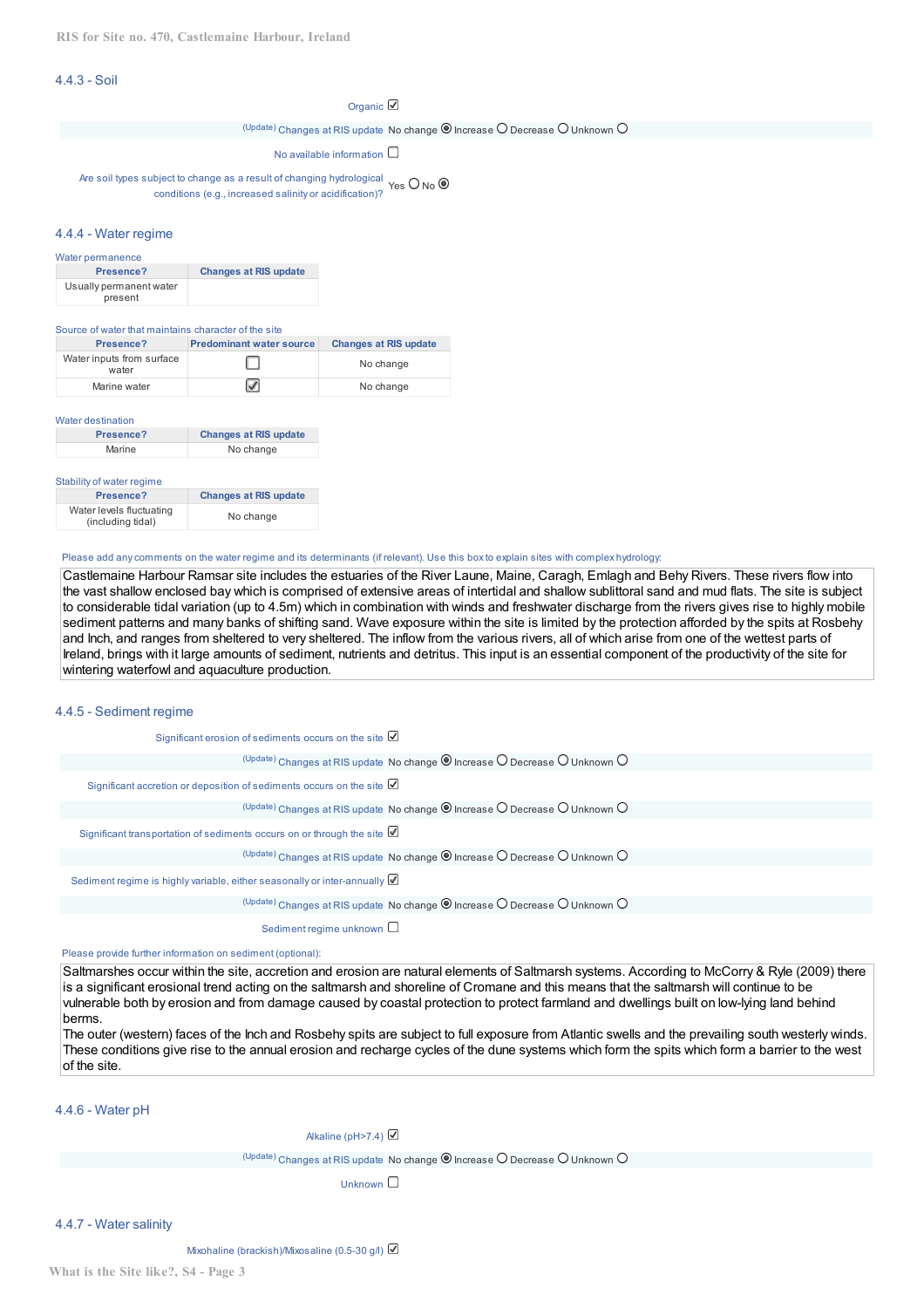**RIS for Site no. 470, Castlemaine Harbour, Ireland**

(Update) Changes at RIS update No change  $\textcircled{\small{a}}$  Increase  $\textcircled{\small{b}}$  Decrease  $\textcircled{\small{b}}$  Unknown  $\textcircled{\small{b}}$ Euhaline/Eusaline (30-40 g/l)  $U_{\text{P}}$ <sup>(Update)</sup> Changes at RIS update No change  $\textcircled{\small{a}}$  Increase  $\textcircled{\small{b}}$  Decrease  $\textcircled{\small{b}}$  Unknown  $\textcircled{\small{b}}$ Unknown  $\square$ 4.4.8 - Dissolved or suspended nutrients in water Unknown **■** 

Please provide further information on dissolved or suspended nutrients (optional):

Transitional Waterbody WFD Status 2010-2015 for Castlemaine Harbour is "unpolluted"; the water body is deemed "Not at Risk"

#### 4.4.9 - Features of the surrounding area which may affect the Site

Please describe whether, and if so how, the landscape and ecological

characteristics in the area surrounding the Ramsar Site differ from the  $\,$ i) broadly $\,$ similar $\,$ U $\,$ ii) $\,$ significantly $\,$ different

site itself:

Surrounding area has greater urbanisation or development  $\square$ 

Surrounding area has higher human population density

Surrounding area has more intensive agricultural use

Surrounding area has significantly different land cover or habitat types  $\boxtimes$ 

Please describe other ways in which the surrounding area is different:

The area surrounding the site is largely comprised of areas of open marine water to the west of the site and low lying agricultural grassland. Agriculture is the main activity within the surrounding area and this is typically cattle and silage production in the low lying areas, with limited sheep grazing. There is also limited commercial forestry adjacent to the site. A lot of dispersed housing occurs in the surrounding area. There are a number of towns in the areas surrounding the site i.e. Killorglin and Castlemaine.

## 4.5 - Ecosystem services

#### 4.5.1 - Ecosystem services/benefits

#### Provisioning Services

| <b>Ecosystem service</b> | <b>Examples</b>                                         | Importance/Extent/Significance |
|--------------------------|---------------------------------------------------------|--------------------------------|
| Food for humans          | Sustenance for humans<br>(e.g., fish, molluscs, grains) | Medium                         |

#### Regulating Services

| <b>Ecosystem service</b>                | <b>Examples</b>                                                                                   | Importance/Extent/Significance |
|-----------------------------------------|---------------------------------------------------------------------------------------------------|--------------------------------|
| Erosion protection                      | Soil, sediment and nutrient<br>retention                                                          | Medium                         |
| Pollution control and<br>detoxification | Water purification/waste<br>treatment or dilution                                                 | Low                            |
| Climate regulation                      | Regulation of greenhouse<br>gases, temperature,<br>precipitation and other<br>climactic processes | Medium                         |
| Climate regulation                      | Local climate<br>regulation/buffering of<br>change                                                | Medium                         |
| Hazard reduction                        | Coastal shoreline and river<br>bank stabilization and<br>storm protection                         | Medium                         |
| Hazard reduction                        | Flood control, flood storage                                                                      | Medium                         |

#### Cultural Services

| <b>Ecosystem service</b>   | <b>Examples</b>                                                                                   | Importance/Extent/Significance |
|----------------------------|---------------------------------------------------------------------------------------------------|--------------------------------|
| Recreation and tourism     | Nature observation and<br>nature-based tourism                                                    | High                           |
| Recreation and tourism     | Picnics, outings, touring                                                                         | High                           |
| Recreation and tourism     | Water sports and activities                                                                       | High                           |
| Scientific and educational | Important knowledge<br>systems, importance for<br>research (scientific<br>reference area or site) | Medium                         |
| Scientific and educational | Long-term monitoring site                                                                         | Medium                         |
| Scientific and educational | Major scientific study site                                                                       | Medium                         |
| Scientific and educational | Educational activities and<br>opportunities                                                       | Medium                         |

Supporting Services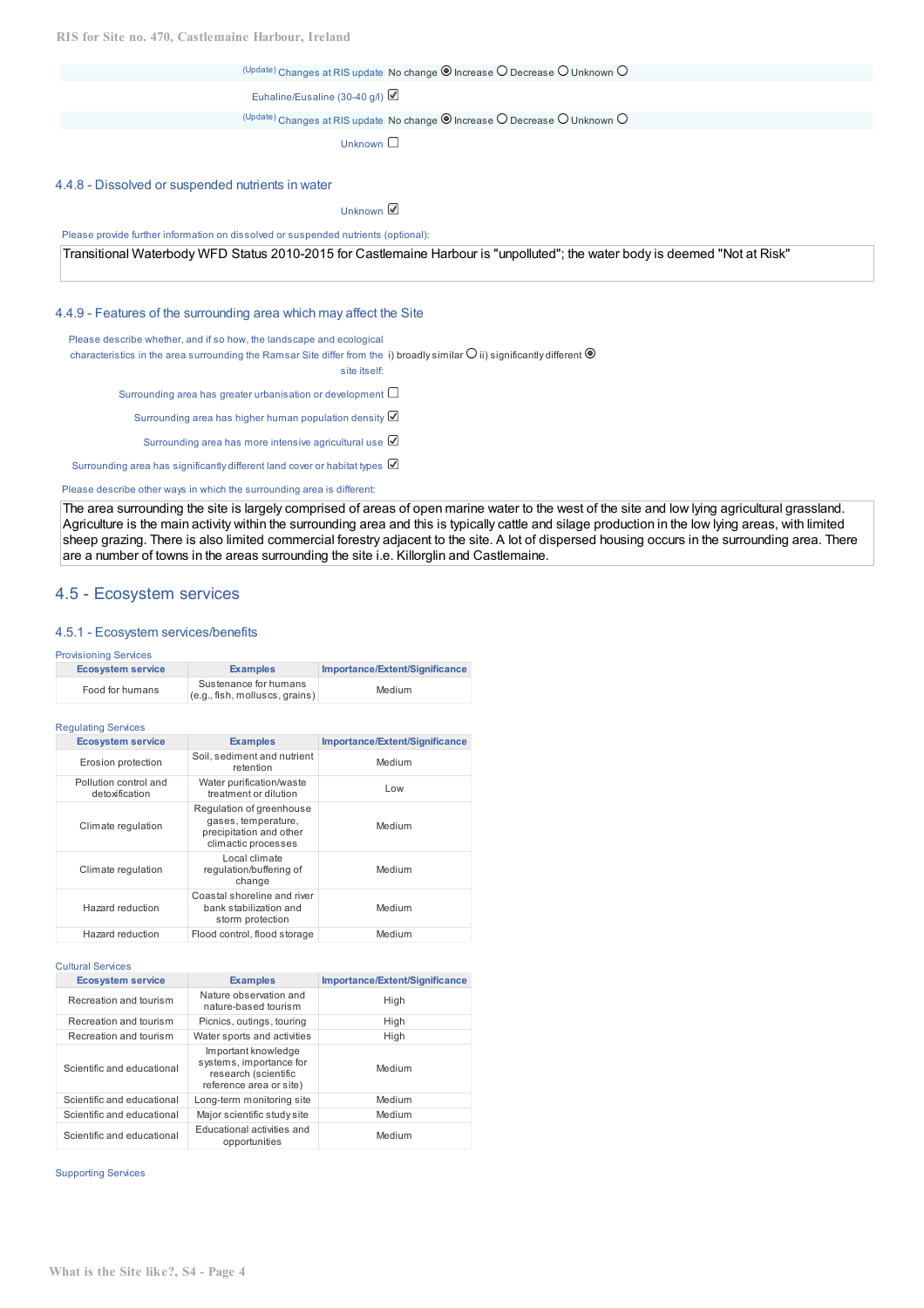| <b>Ecosystem service</b> | <b>Examples</b>                                                                                                                                                           | Importance/Extent/Significance |
|--------------------------|---------------------------------------------------------------------------------------------------------------------------------------------------------------------------|--------------------------------|
| <b>Biodiversity</b>      | Supports a variety of all life<br>forms including plants,<br>animals and<br>microorganizms, the genes<br>they contain, and the<br>ecosystems of which they<br>form a part | Medium                         |
| Soil formation           | Accumulation of organic<br>matter                                                                                                                                         | Low                            |
| Soil formation           | Sediment retention                                                                                                                                                        | Low                            |
| Nutrient cycling         | Carbon<br>storage/sequestration                                                                                                                                           | not relevant for site          |
| Nutrient cycling         | Storage, recycling,<br>processing and acquisition<br>of nutrients                                                                                                         | not relevant for site          |

Outside the site: 10 000s

Have studies or assessments been made of the economic valuation of  $Yes$  O No O Unknown ecosystem services provided bythis Ramsar Site?

#### 4.5.2 - Social and cultural values

i) the site provides a model of wetland wise use, demonstrating the application of traditional knowledge and methods of management and  $\Box$ use that maintain the ecological character of the wetland

ii) the site has exceptional cultural traditions or records of former  $\Box$ civilizations that have influenced the ecological character of the wetland

iii) the ecological character of the wetland depends on its interaction  $\Box$ with local communities or indigenous peoples

iv) relevant non-material values such as sacred sites are present and their existence is strongly linked with the maintenance of the ecological  $\Box$ character of the wetland

<no data available>

## 4.6 - Ecological processes

<no data available>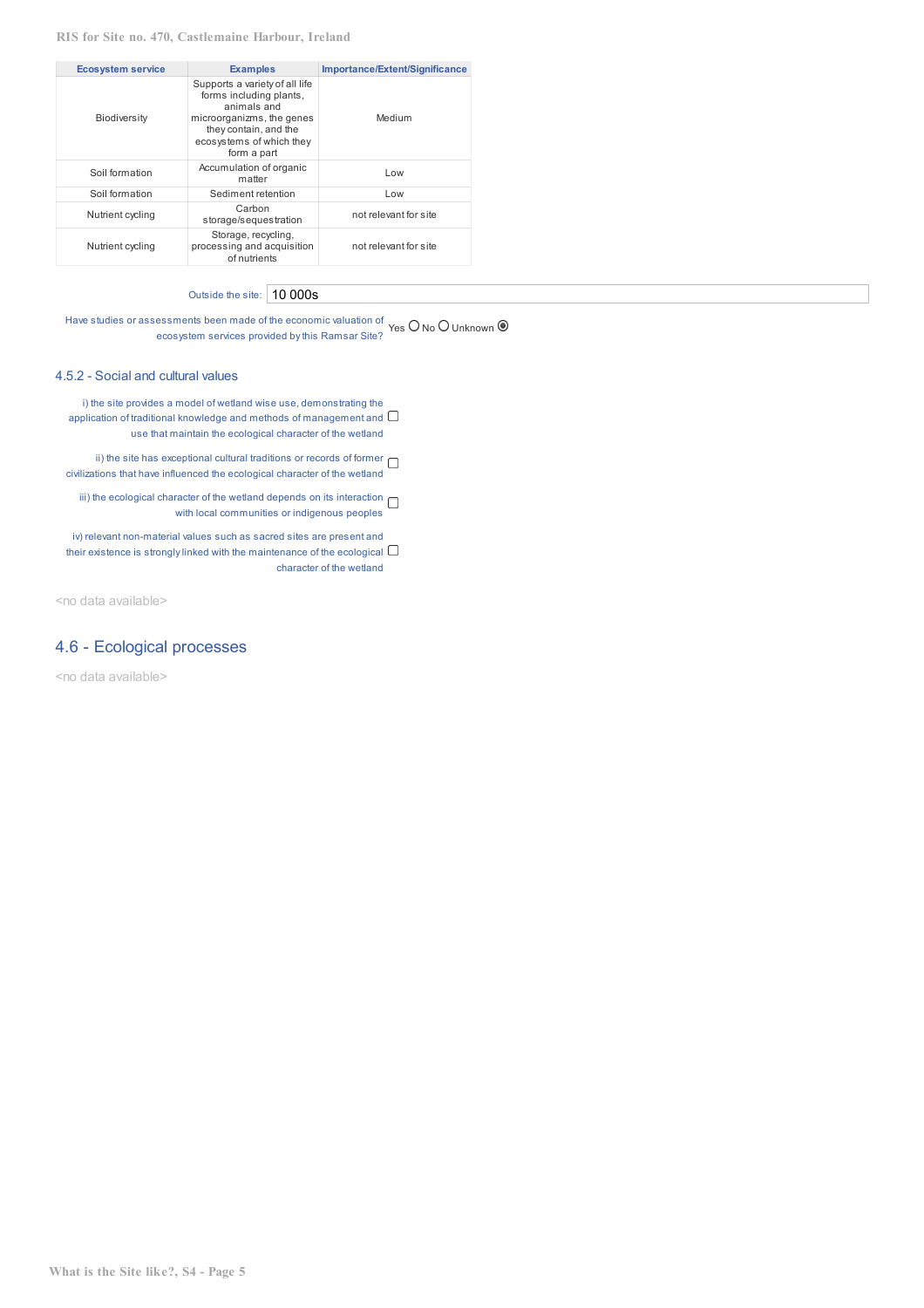# 5 - How is the Site managed? (Conservation and management)

## 5.1 - Land tenure and responsibilities (Managers)

#### 5.1.1 - Land tenure/ownership

| Category                       | <b>Within the Ramsar Site</b> | In the surrounding area |
|--------------------------------|-------------------------------|-------------------------|
| National/Federal<br>government |                               |                         |
|                                |                               |                         |

| <b>Category</b>                               | <b>Within the Ramsar Site</b> | In the surrounding area |
|-----------------------------------------------|-------------------------------|-------------------------|
| Other types of<br>private/individual owner(s) |                               | ☑                       |

#### Provide further information on the land tenure / ownership regime (optional):

All of the foreshore of Ireland is deemed owned by the State, unless a valid alternative title is provided. The foreshore of Ireland is classed as the land and seabed between the high water of ordinary or medium tides (shown HWM on Ordnance Survey maps) and the twelve-mile limit (12 nautical miles equals approximately 22.24 kilometers). Foreshore also covers tidal areas of rivers particularly estuaries (Housing.gov.ie). The surrounding area is largely under multiple private ownership.

#### 5.1.2 - Management authority

| Please list the local office / offices of any<br>agency or organization responsible for<br>managing the site: | National Parks & Wildlife Service (NPWS), Department of Culture, Heritage and the Gaeltacht.<br>Kerry County Council.<br>Environmental Protection Agency (EPA).<br>Department of Communications, Climate Action and Environment.<br>Marine Institute.<br>Western Regional Fisheries Board. |
|---------------------------------------------------------------------------------------------------------------|--------------------------------------------------------------------------------------------------------------------------------------------------------------------------------------------------------------------------------------------------------------------------------------------|
| Provide the name and/or title of the person<br>or people with responsibility for the wetland:                 | Maurice Eakin                                                                                                                                                                                                                                                                              |
| Postal address:                                                                                               | National Parks and Wildlife Service.<br>90 North King Street,<br>Smithfield, Dublin,<br>Ireland<br><b>D07 N7CV</b>                                                                                                                                                                         |
| E-mail address:                                                                                               | maurice.eakin@chg.gov.ie                                                                                                                                                                                                                                                                   |

## 5.2 - Ecological character threats and responses (Management)

#### 5.2.1 - Factors (actual or likely) adversely affecting the Site's ecological character

| Human settlements (non agricultural) |  |
|--------------------------------------|--|
|                                      |  |

| <b>Factors adversely</b><br>affecting site | <b>Actual threat</b> | <b>Potential threat</b> | Within the site | <b>Changes</b> | In the surrounding area | <b>Changes</b> |
|--------------------------------------------|----------------------|-------------------------|-----------------|----------------|-------------------------|----------------|
| Housing and urban<br>areas                 | Medium impact        | High impact             |                 | No change      | ×                       | No change      |

| Agriculture and aguaculture                |                      |                         |                 |                |                         |                |  |
|--------------------------------------------|----------------------|-------------------------|-----------------|----------------|-------------------------|----------------|--|
| <b>Factors adversely</b><br>affecting site | <b>Actual threat</b> | <b>Potential threat</b> | Within the site | <b>Changes</b> | In the surrounding area | <b>Changes</b> |  |
| Livestock farming and<br>ranching          | Medium impact        |                         |                 | No change      |                         | No change      |  |
| Marine and freshwater<br>aquaculture       | High impact          | unknown impact          |                 | No change      |                         | No change      |  |

#### Human intrusions and disturbance

| <b>Factors adversely</b><br>affecting site | <b>Actual threat</b> | <b>Potential threat</b> | Within the site | <b>Changes</b> | In the surrounding area | <b>Changes</b> |
|--------------------------------------------|----------------------|-------------------------|-----------------|----------------|-------------------------|----------------|
| Recreational and<br>tourism activities     | High impact          |                         |                 | No change      |                         | No change      |

#### Natural system modifications

| <b>Factors adversely</b><br>affecting site | <b>Actual threat</b> | <b>Potential threat</b> | Within the site | <b>Changes</b> | In the surrounding area | Changes |
|--------------------------------------------|----------------------|-------------------------|-----------------|----------------|-------------------------|---------|
| Unspecified/others                         |                      |                         |                 |                |                         |         |

#### Invasive and other problematic species and genes

| <b>Factors adversely</b><br>affecting site | <b>Actual threat</b> | <b>Potential threat</b> | Within the site | <b>Changes</b> | In the surrounding area | <b>Changes</b> |
|--------------------------------------------|----------------------|-------------------------|-----------------|----------------|-------------------------|----------------|
| Invasive non-native/<br>alien species      | Medium impact        | High impact             |                 | No change      |                         | No change      |

#### Pollution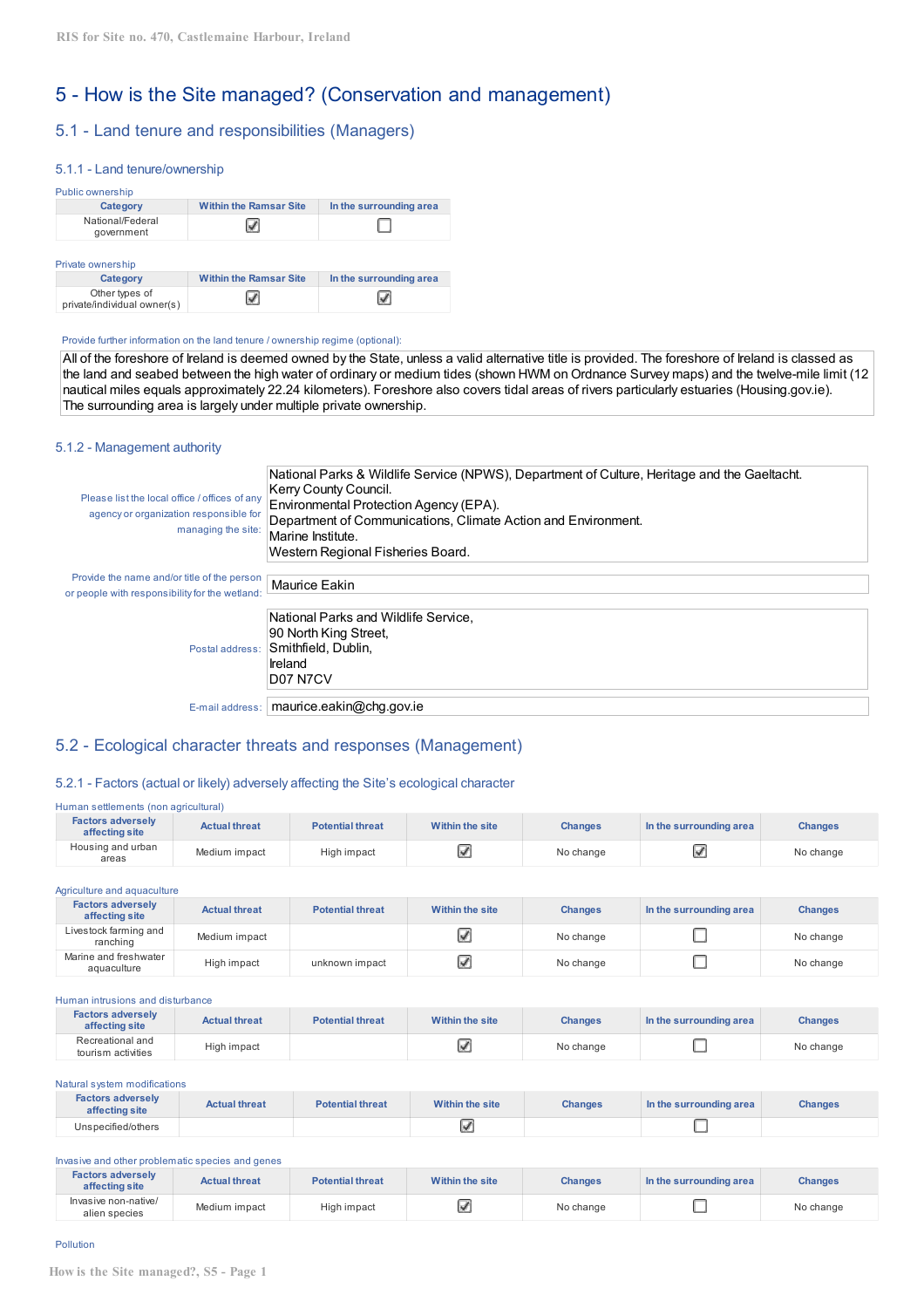| <b>Factors adversely</b><br>affecting site | <b>Actual threat</b> | <b>Potential threat</b> | Within the site | <b>Changes</b> | In the surrounding area | <b>Changes</b> |
|--------------------------------------------|----------------------|-------------------------|-----------------|----------------|-------------------------|----------------|
| Unspecified                                |                      |                         |                 |                |                         |                |
| Agricultural and forestry<br>effiuents     | Medium impact        |                         |                 | No change      | Q                       | No change      |

#### Climate change and severe weather

| <b>Factors adversely</b><br>affecting site | <b>Actual threat</b> | <b>Potential threat</b> | Within the site | <b>Changes</b> | In the surrounding area | <b>Changes</b> |
|--------------------------------------------|----------------------|-------------------------|-----------------|----------------|-------------------------|----------------|
| Habitat shifting and<br>alteration         | unknown impact       |                         | ×               | No change      | ⊵                       | No change      |

#### Please describe any other threats (optional):

According to McCorry & Ryle (2009) there is a significant erosional trend acting on the saltmarsh and shoreline of Cromane and this means that the saltmarsh will continue to be vulnerable both by erosion and from damage caused by coastal protection to protect farmland and dwellings built on low-lying land behind berms.

Bait digging occurs on the mudflats at low tide. This activity may be resulting in disturbance to feeding and roosting bird species and to beds of Zostera noltii.

Recreational activities: horse riding, car driving and dog walking in the Rosbehy area may have a negative impact on the birds there. Colonisation of the sandflats by Spartina anglica is a threat to this ecosystem.

Silage production in the surrounding area has the potential to lead to nutrient run‐off into the site.

Threats listed above are taken from NPWS (2015b, 2015c) and McCorry & Ryle (2009).

#### 5.2.2 - Legal conservation status

#### Regional (international) legal designations

| <b>Designation type</b> | Name of area                                 | <b>Online information url</b>                      | <b>Overlap with Ramsar Site</b> |
|-------------------------|----------------------------------------------|----------------------------------------------------|---------------------------------|
| EU Natura 2000          | Castlemaine Harbour SAC<br>Site Code 0003436 | https://www.npws.ie/protected-si<br>tes/sac/000343 | whole                           |
| EU Natura 2000          | Castlemaine Harbour SPA<br>Site Code 0004029 | https://www.npws.ie/protected-si<br>tes/spa/004029 | whole                           |

#### National legal designations

| <b>Designation type</b>   | Name of area        | <b>Online information url</b>                                | <b>Overlap with Ramsar Site</b> |
|---------------------------|---------------------|--------------------------------------------------------------|---------------------------------|
| Nature Reserve            | Castlemaine Harbour | NPWS.ie                                                      | partly                          |
| <b>Wildfowl Sanctuary</b> | Inch and Rosbehy    | https://www.npws.ie/protected-si<br>tes/wildfowl-sanctuaries | partly                          |

#### 5.2.3 - IUCN protected areas categories (2008)

Ia Strict Nature Reserve □

- Ib Wilderness Area: protected area managed mainly for wilderness  $\Box$ protection
	- II National Park: protected area managed mainly for ecosystem protection and recreation
- III Natural Monument: protected area managed mainly for conservation of specific natural features
- IV Habitat/Species Management Area: protected area managed mainly for conservation through management intervention
- V Protected Landscape/Seascape: protected area managed mainlyfor landscape/seascape conservation and recreation
- VI Managed Resource Protected Area: protected area managed mainly for the sustainable use of natural ecosystems

## 5.2.4 - Key conservation measures

| Legal protection |               |
|------------------|---------------|
| <b>Measures</b>  | <b>Status</b> |
| Legal protection | Implemented   |

Habitat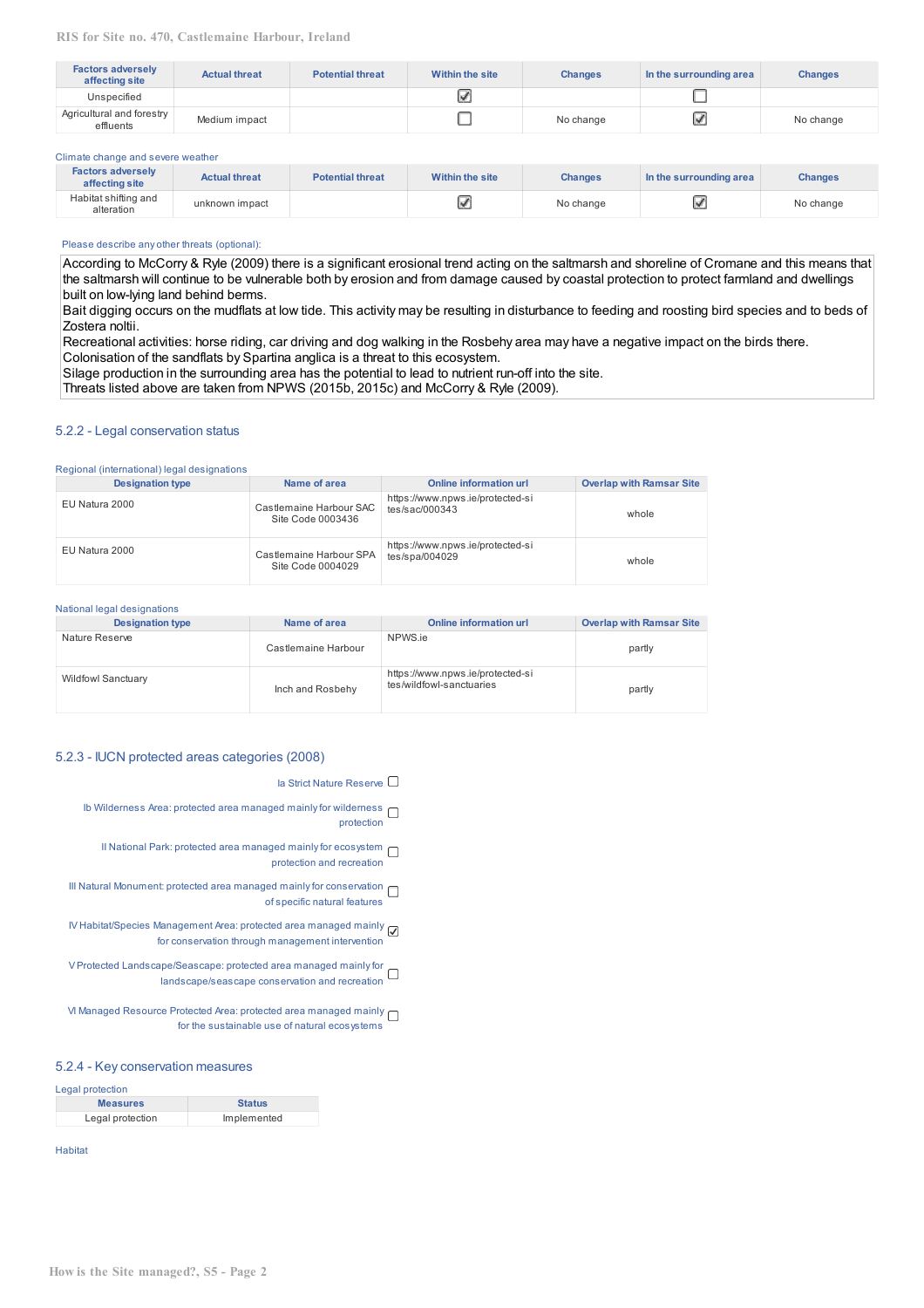#### **RIS for Site no. 470, Castlemaine Harbour, Ireland**

| <b>Measures</b>                              | <b>Status</b> |  |
|----------------------------------------------|---------------|--|
| Improvement of water<br>quality              | Implemented   |  |
| Catchment management<br>initiatives/controls | Implemented   |  |
| Habitat<br>manipulation/enhancement          | Implemented   |  |
| Land conversion controls                     | Implemented   |  |

#### Species

| <b>Measures</b>                     | <b>Status</b> |
|-------------------------------------|---------------|
| Threatened/rare species             | Implemented   |
| management programmes               |               |
| Control of invasive alien<br>plants | Implemented   |

#### Human Activities

| <b>Measures</b>                                                            | <b>Status</b> |
|----------------------------------------------------------------------------|---------------|
| Regulation/management of<br>wastes                                         | Implemented   |
| Regulation/management of<br>recreational activities                        | Implemented   |
| Research                                                                   | Implemented   |
| <b>Fisheries</b><br>management/regulation                                  | Implemented   |
| Harvest controls/poaching<br>enforcement                                   | Implemented   |
| Communication, education,<br>and participation and<br>awareness activities | Implemented   |

#### Other:

The Castlemaine Harbour Ramsar site lies within the Castlemaine Harbour SAC (003436) and Castlemaine Harbour SPA (004029). Under European and national legislation, Ireland must maintain at favourable conservation status areas designated as Special Areas of Conservation and Special Protection Areas. The Government and its agencies are responsible for the implementation and enforcement of regulations that will ensure the ecological integrity of these sites. Conservation objectives have been set for this SAC and SPA.They are listed below and can be accessed on NPWS.ie.

• To maintain or restore the favourable conservation condition of the Annex I habitat(s) for which the SAC has been selected: 1130 Estuaries, 1140 Mudflats and sandflats not covered by seawater at low tide, 1210 Annual vegetation of drift lines, 1220 Perennial vegetation of stony

banks, 1310 Salicornia and other annuals colonizing mud and sand, 1330 Atlantic salt meadows (Glauco‐Puccinellietalia maritimae), 1395 Petalwort Petalophyllum ralfsii, 1410 Mediterranean salt meadows (Juncetalia maritimi), 2110 Embryonic shifting dunes, 2120 Shifting dunes along the shoreline with Ammophila arenaria ("white dunes"), 2130 \*Fixed coastal dunes with herbaceous vegetation ("grey dunes"), 2170 Dunes with Salix repens ssp. argentea (Salix arenariae) 2190 Humid dune slacks, 91E0\* Alluvial forests with Alnus glutinosa and Fraxinus excelsior (Alno‐Padion, Alnion incanae, Salicion albae)

• To maintain or restore the favourable conservation condition of the Annex II species(s) for which the SAC has been selected: 1095 Sea lamprey (Petromyzon marinus), 1099 River lamprey (Lampetra fluviatilis), 1106 Atlantic salmon (Salmo salar) (only in fresh water), 1355 Otter (Lutra lutra)

• To maintain or restore the favourable conservation condition of the bird species listed as Special Conservation Interests for this SPA; and Wetlands [A999].

Legislation in the Republic of Ireland affords protection to bird species outside of designated sites e.g. all wild bird species are afforded protection by The Wildlife Act 1976. Waterfowl shooting is under license only, managed by the National Parks & Wildlife Service. Castlemaine Harbour is routinely surveyed as part of I-WeBS which provides comprehensive counts of the bird species using the site.

#### 5.2.5 - Management planning

Is there a site-specific management plan for the site? No

```
Has a management effectiveness assessment been undertaken for the
                                                             \frac{1}{\text{site?}} Yes O No \odot
```
If the site is a formal transboundarysite as indicated in section Data and location > Site location, are there shared management planning Yes  $\bigcup$  No  $^{\mathfrak l}$ processes with another Contracting Party?

URL of site-related webpage (if relevant): https://www.npws.ie/protected-sites

#### 5.2.6 - Planning for restoration

Is there a site-specific restoration plan? No need identified

#### 5.2.7 - Monitoring implemented or proposed

| <b>Monitoring</b>       | <b>Status</b> |
|-------------------------|---------------|
| Water regime monitoring | Implemented   |
| Water quality           | Implemented   |
| Plant species           | Implemented   |
| Plant community         | Implemented   |
| Animal community        | Implemented   |
| <b>Birds</b>            | Implemented   |

**How is the Site managed?, S5 - Page 3**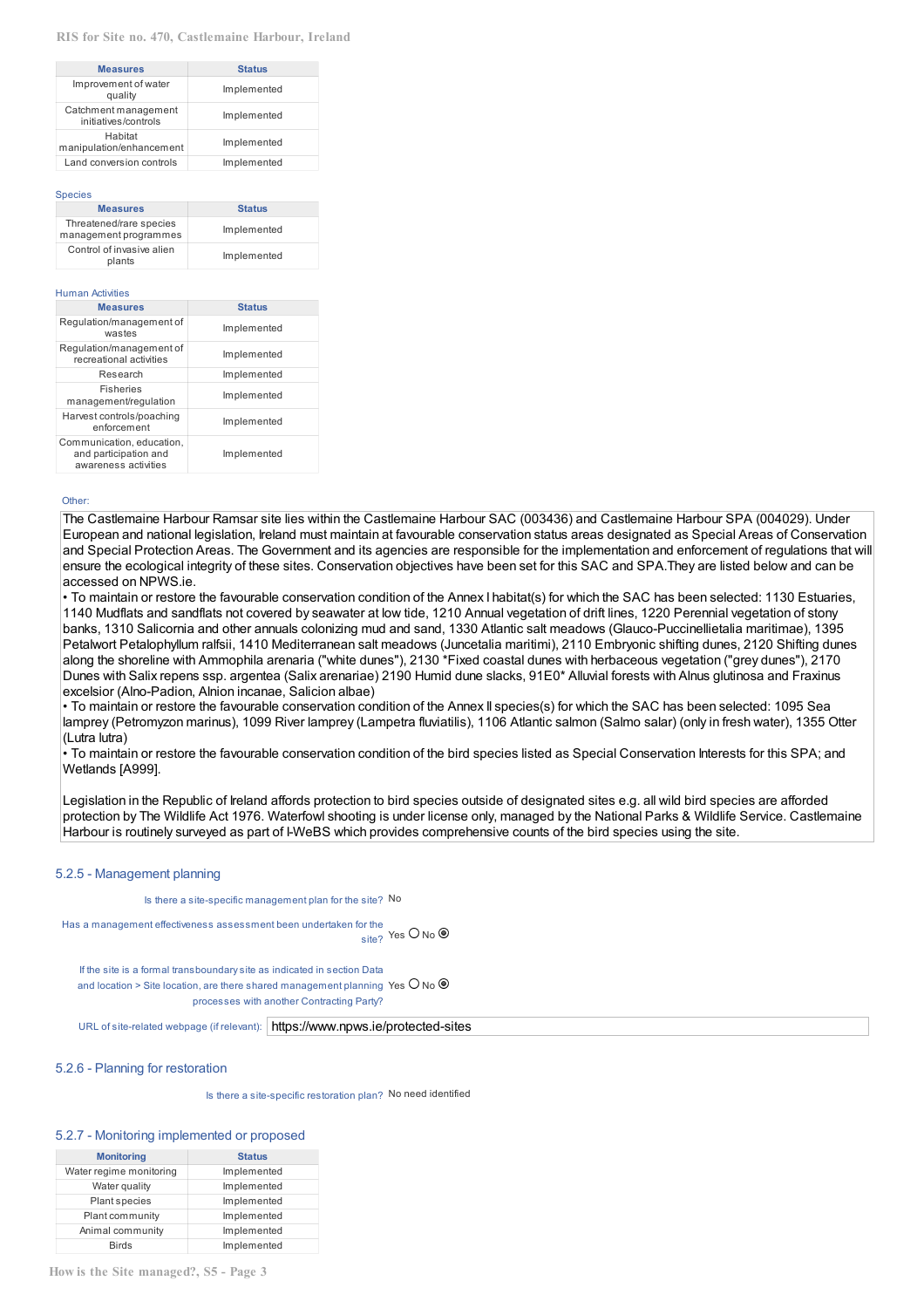A requirement of the Water Framework Directive is that benthic macro-invertebrates must be sampled from coastal and transitional waters at least twice within a river basin cycle (6 years) in order to classify these water bodies. The site is sampled and monitored under this programme. As a EU Natura 2000 site, it is required under Article 12 and 17 of the EU Birds and Habitats Directives respectively, that the status and trends of the conservation objectives within the site are monitored and reported on every 6years.

The site is monitored under the I-WEBS scheme. The site is regularly inspected by the National Parks and Wildlife Service Conservation Rangers for the area.